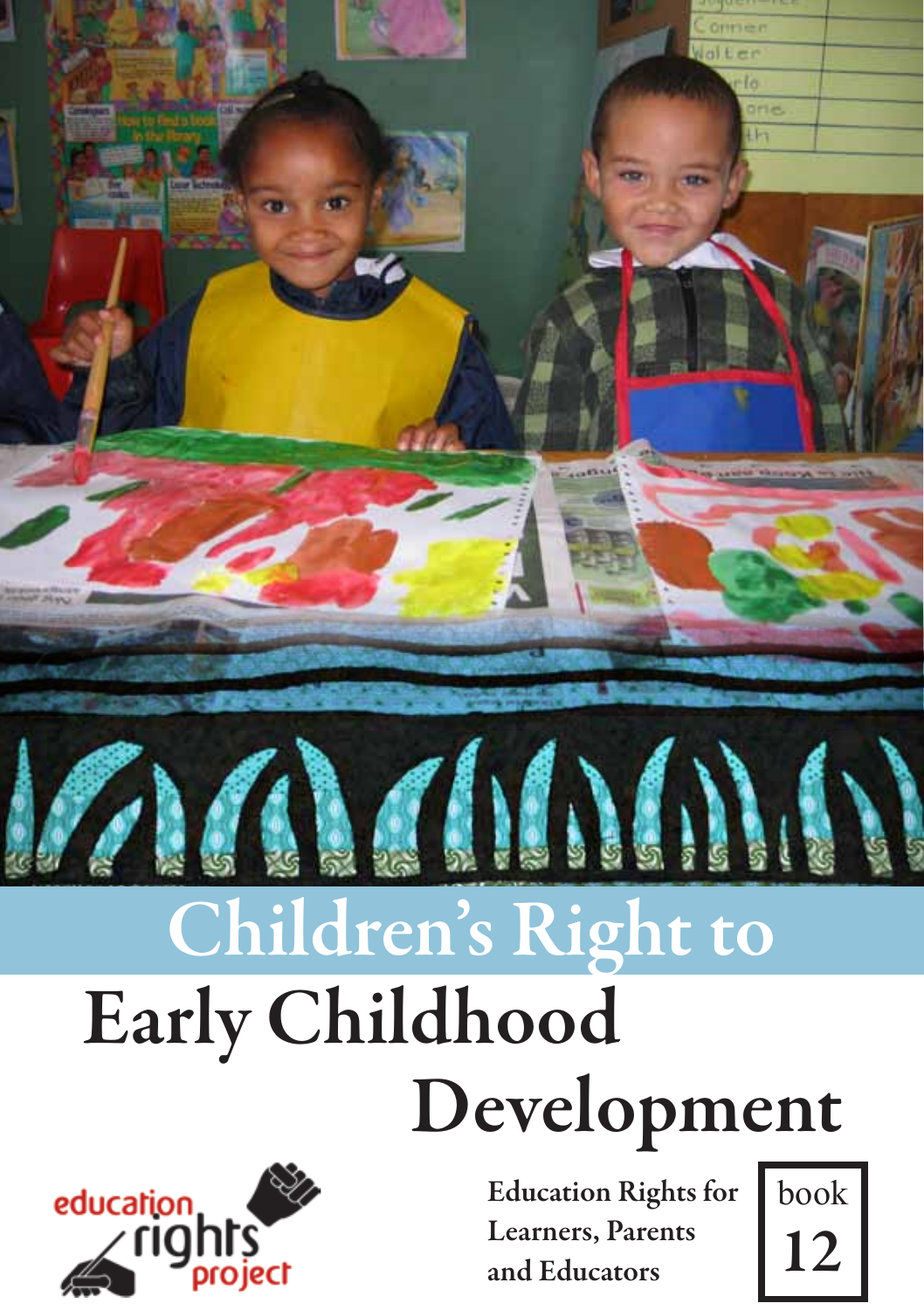#### **ERP Booklets in This Series**

- 1 HIV/AIDS: The Rights of Learners and Educators
- 2 Sexual Violence: The Rights of Learners and Educators
- 3 The Education Rights of Refugees, Asylum Seekers and Migrants
- 4 Language Rights and Schools
- 5 Religion and Schools
- 6 Disability: The Rights of Learners
- 7 School Governing Bodies: Rights and Responsibilities
- 8 The Cost of Schooling: Your Rights
- 9 Admission Policy: Your Rights
- 10 The Rights of Adult Learners
- 11 Corporal Punishment and Bullying: The Rights of Learners
- **12** Children's Right to Early Childhood Development
- 13 Racism and Education
- 14 School Nutrition and the rights of Learners
- **15** Facilitating Literacy: A Handbook for Community-Based Literacy Workers
- 16 Sexual Orientation and Gender Identity Rights in Education
- 17 Environment and Education: Rights and Responsibilitiies
- 18 Children's Rights to Education in Hospital
- 19 Reading Clubs and Community Literacy



Reading the word and the world Changing the text and the context *Published with the support of* 

#### ROSA *CEMBURG* **TIFTUNG**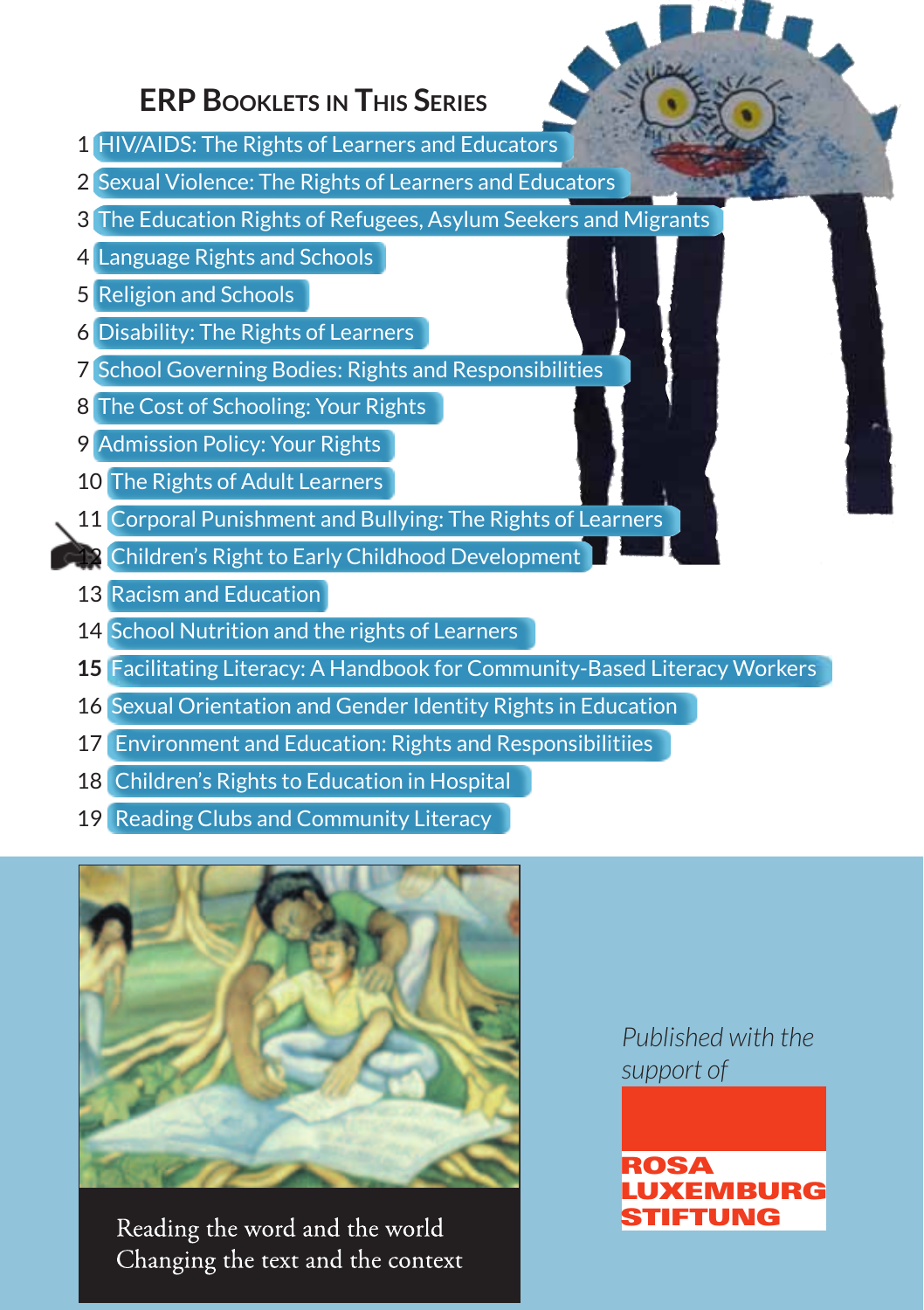# The struggle for quality<br>education continues. public

### **How to contact us:**

#### **The Centre for Education Rights and Transformation (CERT)**

Cottage 8, Research Village, Bunting Road Campus University of Johannesburg, Auckland Park, 2006

> Tel: +27 (0)11 559 1148 Fax: +27 (0)11 559 1128 Email: charlenes@uj.ac.za Visit our website: www.erp.org.za

#### **Early Learning Resource Unit (ELRU)**

19 Flamingo Crescent Lansdowne Cape Town South Africa 7780

> Tel: +27 (0)21 762 7500 Fax: +27 (0)21 762 7528 Email: info@elru.co.za



Centre for Education Rights and Transformation



Suggestions for improvements are appreciated. Please acknowledge the Education Rights Project/CERT/ELRU if you intend using this booklet. This booklet should not be used for commercial purposes or for profit.

These booklets are dedicated to the millions of young people who are brutalised by the socio-economic and socio-cultural cruelties of life. Unfortunately, young people are also brutalised by those who are meant to provide healing in our country, at home and in school.

These booklets are also dedicated to those educators in formal and informal institutions, and organic intellectuals in social movements and unions, who see their own knowledge as a gift of trust from the people, who see the learning process as a mutual experience, who encourage the building of self-discipline and hard work through their own example, and whose greatest happiness comes from seeing those with whom they have been exploring and changing the world around them, go on to share the process with others.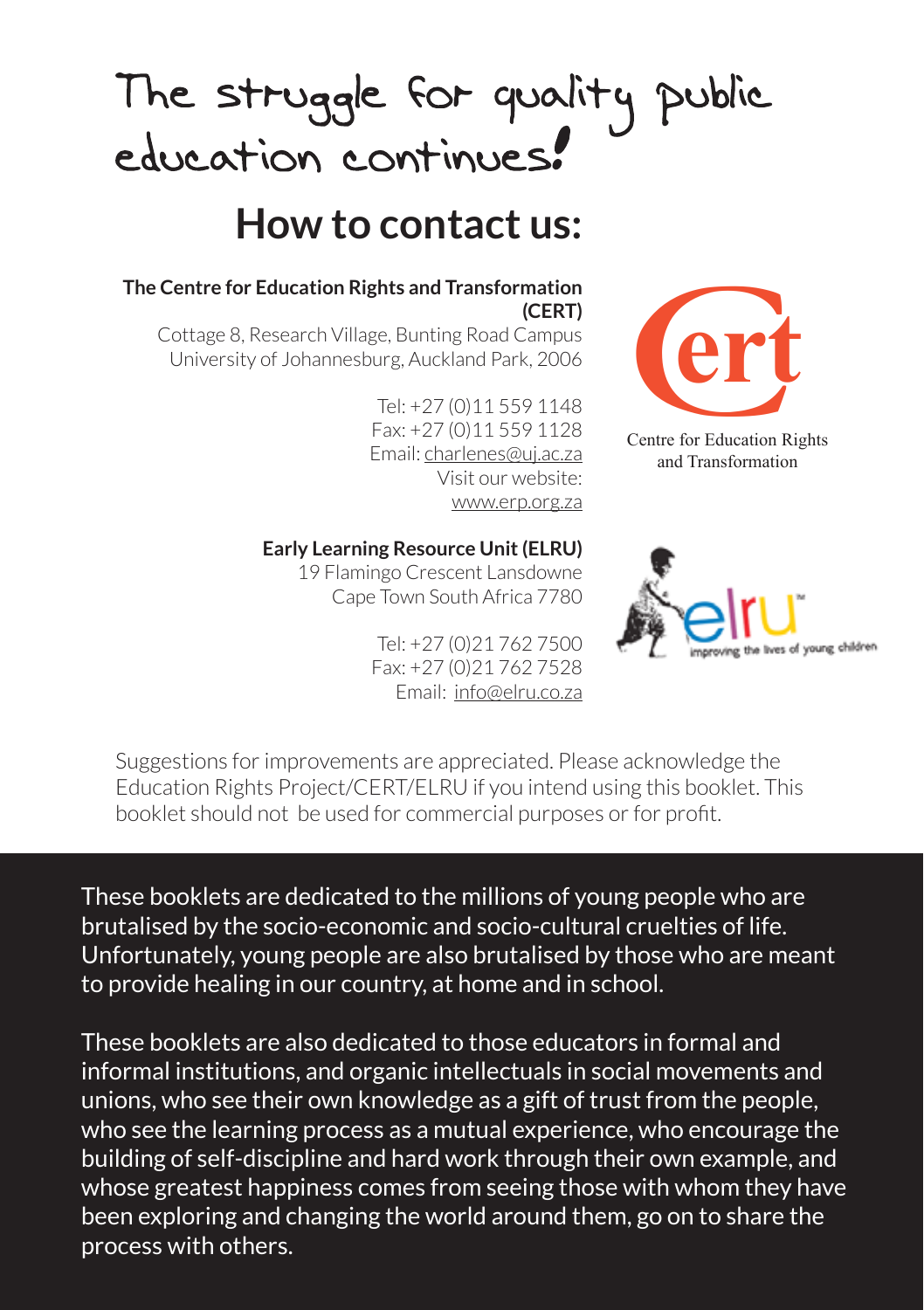

### **Children's Right to Early Childhood Development**

Linda Biersteker Editor: Salim Vally



Reading the word and the world Changing the text and the context

We have attempted to ensure that the information in this booklet is accurate up to the time of publication, May 2013. Policies, laws and regulations change. Please contact the CERT or ELRU for regular updates. Find their contact details on the inside back cover.



*Cover image, photographs and drawings courtesy of ELRU unless otherwise stated.*

improving the lives of young children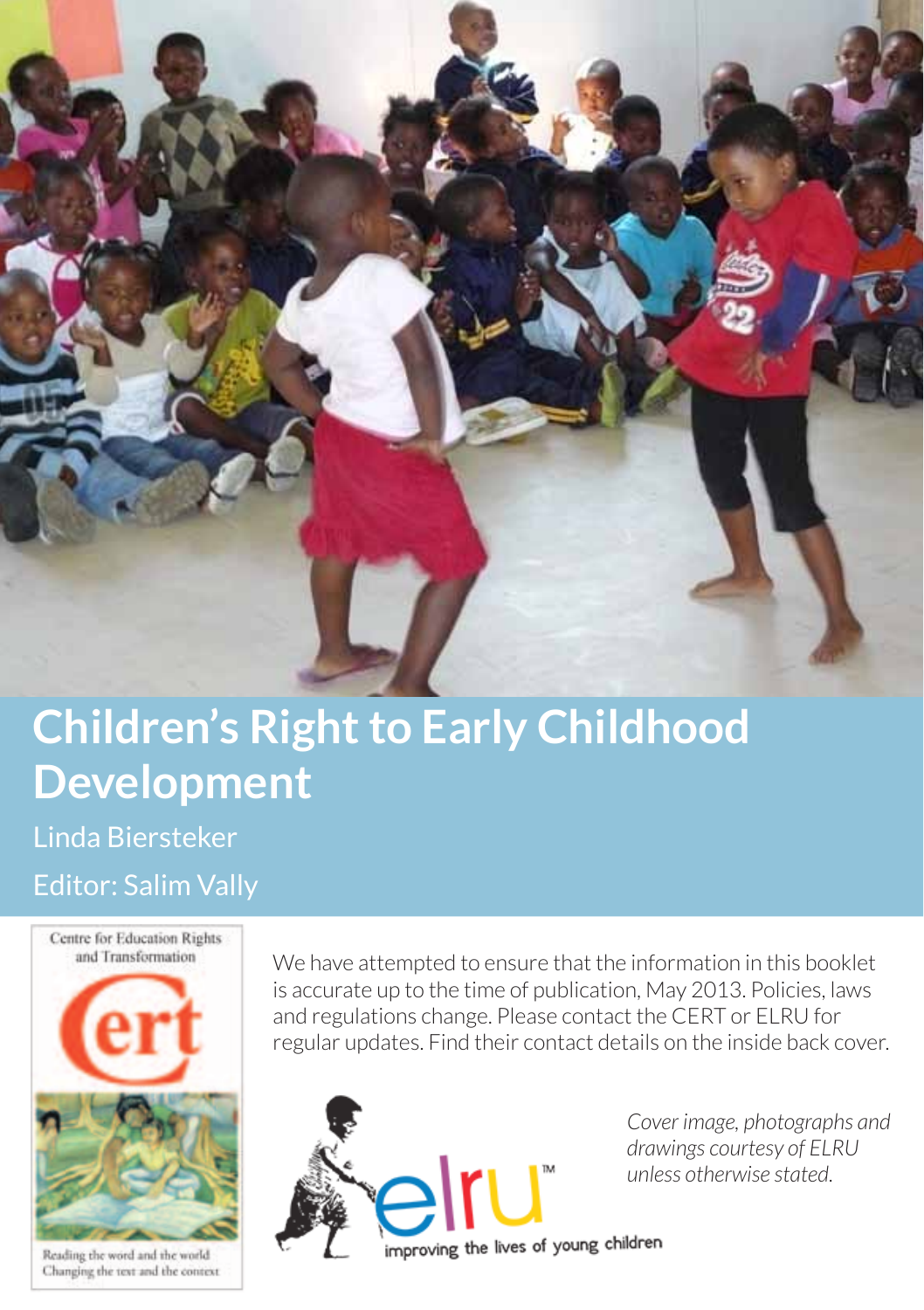### **Contents**

| Why is Early Childhood Development (ECD) so important?                 | $\overline{2}$ |
|------------------------------------------------------------------------|----------------|
| Different kinds of ECD Programmes and Services<br>A history of neglect | 4<br>7         |
| Laws, Policies and Programmes in support of ECD                        | 9              |
| <b>Successes</b>                                                       | 11             |
| Shortcomings: access and quality                                       | 12             |
| What can parents, guardians and community activists do?                | 16             |
| <b>ECD Practitioners / Educators</b>                                   | 17             |
| <b>Useful Contacts</b>                                                 | 19             |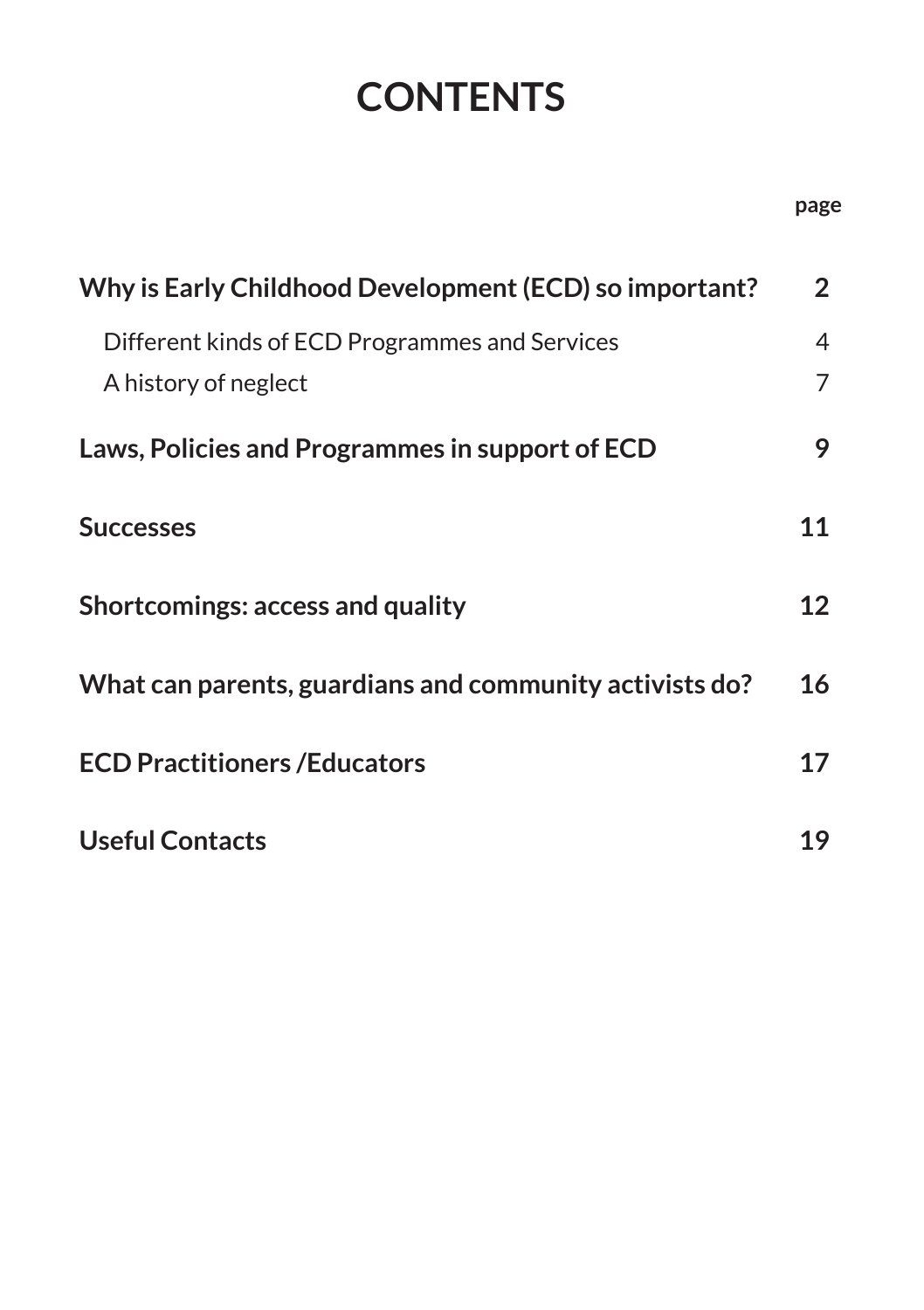### **Why is Early Childhood Development (ECD) so important?**



WEIGHING IN AT AN ECD CENTRE IN LUSIKISIKI

This booklet focuses on children from birth until Grade R (Reception Year of schooling) or approximately 0 – 6 years. In early childhood, and especially from conception to two years (the first thousand days), the brain develops more rapidly than at any other stage of life and is at its most sensitive to the influences of the external environment (for example, conversations, affection, care and games but also negative influences like hunger and violence).

Rapid brain development in these years affects cognitive, social and emotional growth. *Cognitive* refers to the growth in mental and intellectual abilities including the ability to think, remember and reason. The more stimulating the early environment, the more a child develops and learns, and the greater the child's chance of achieving his or her potential. Children raised in poor households with parents /caregivers who are ill or depressed and have little access to resources, services and education, are particularly at risk. This is also the case for children who are orphans or without caregivers and guardians.

A child entering school needs to be confident, able to interact with other adults and children, be willing to take on new and challenging tasks and persist with them, be able to understand language and communicate, to follow instructions and pay attention. So, learning begins at birth or even before and does not wait for Grade R or Primary School. It is affected by the relationships and the immediate surroundings of a child's family, home, and community.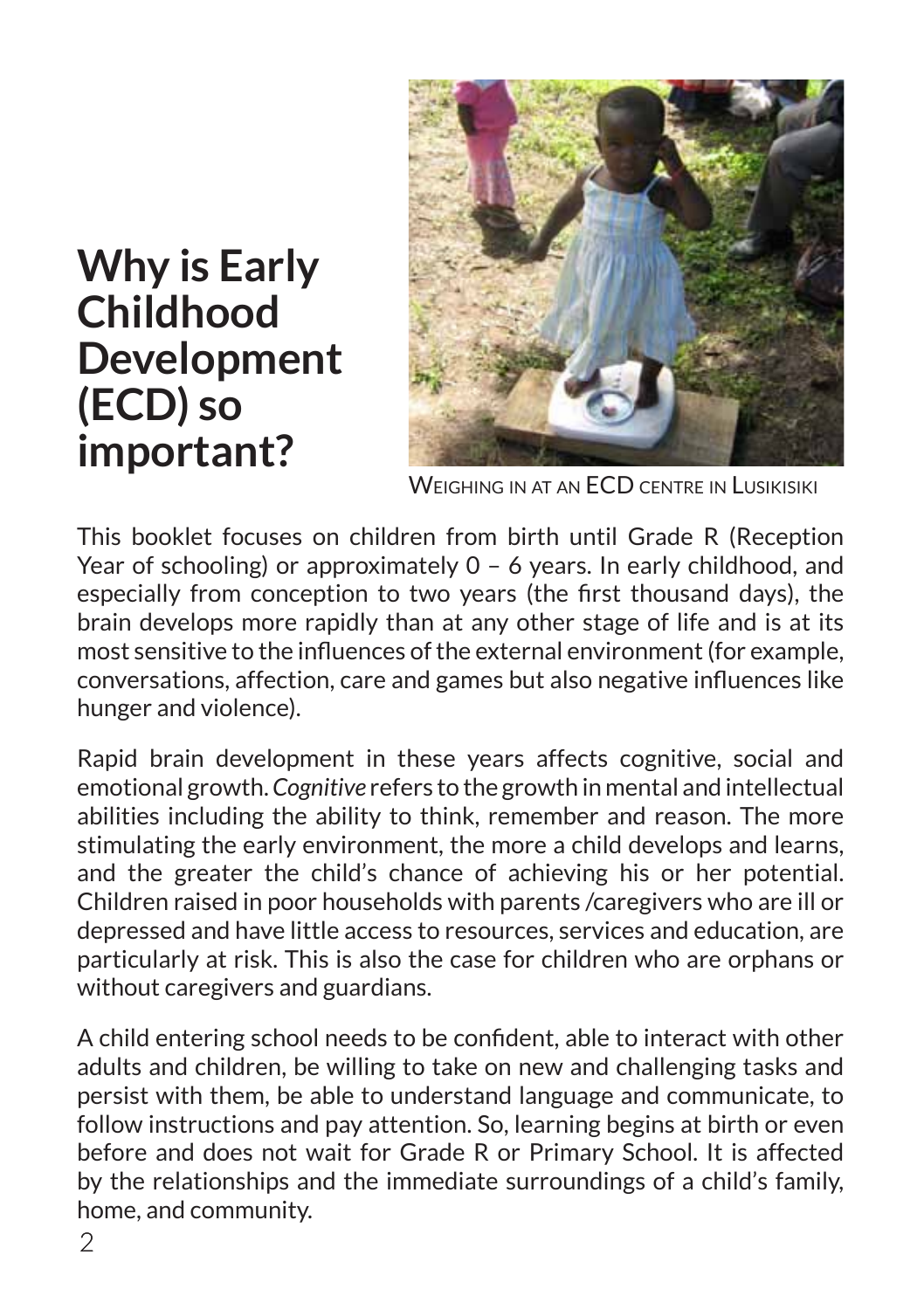Adequate stimulation and nutrition are essential. Developing a close relationship (attachment) to one or more caregivers is also crucial for the baby's well-being and brain development. Being healthy, interacting with caregivers and living in a safe, clean and stimulating environment can all make a significant difference to a child's growth, development and future potential.

ECD programmes and services are therefore vital to improve the environment for development and learning. In the early years of a child, this includes ensuring basic necessities such as food and health care, and a safe, caring environment with clean water and sanitation as well as educating and supporting parents and caregivers. Teachers must be trained to provide quality child care and early childhood education programmes in ECD centres, playgroups and Grade R.

There are both child rights and economic arguments for supporting ECD services. The Convention on the Rights of the Child provides that young children have a right to develop to their full potential by growing up in a healthy, safe and stimulating environment. Economists have also shown the benefits that early childhood services bring for young children. Intervening later is more expensive and less effective. Good quality ECD services have long term benefits and have been shown to:

- Bring health benefits for children;
- Improve their readiness for school and later academic performance and make it less likely that children will drop out or fail as they progress through their schooling; and
- Reduce high risk behaviours like unsafe sex, substance abuse, and anti-social activity later on.

So, investment in good quality ECD services is neither a luxury nor a privilege — it is a key right and therefore a responsibility of government.

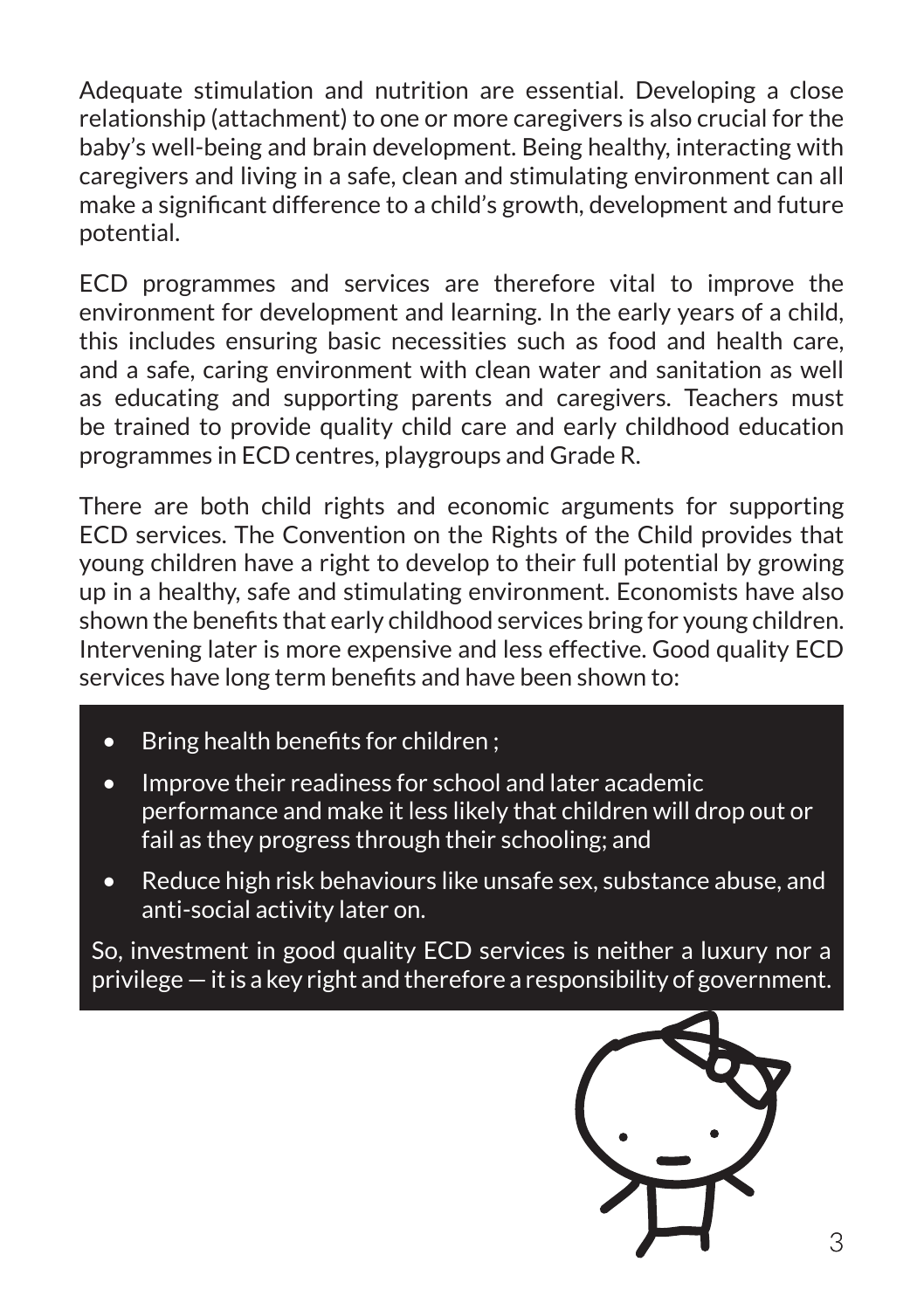### **Different kinds of ECD Programmes and Services**

Early learning centres or crèches/preschools are what people most often think about in relation to the term early childhood development (ECD). Yet, in order to develop to their full potential young children need good nutrition, good health, a healthy living environment, supportive parenting as well as early education.

In order to ensure that young children's needs are met, different ways of delivering programmes and services are needed. These include services delivered directly to children or through their parents/main carers or both.

Different ways of reaching children and families with ECD programmes and services :

- Media programmes which create awareness of the importance of early childhood and provide information and ideas for activities (television, radio, print, internet) such as Takalani Sesame, Nal'ibali, Soul Buddyz and others
- Reading clubs (see ERP booklet 19)
- Home visiting programmes where the parent and child are visited at home to provide education, or support of different kinds (e.g. early stimulation, health and nutrition, links to grants and services)
- Centre based programmes aimed at children or parents e.g. ECD centres, community playgroups, toy library programmes and parenting education or support groups.

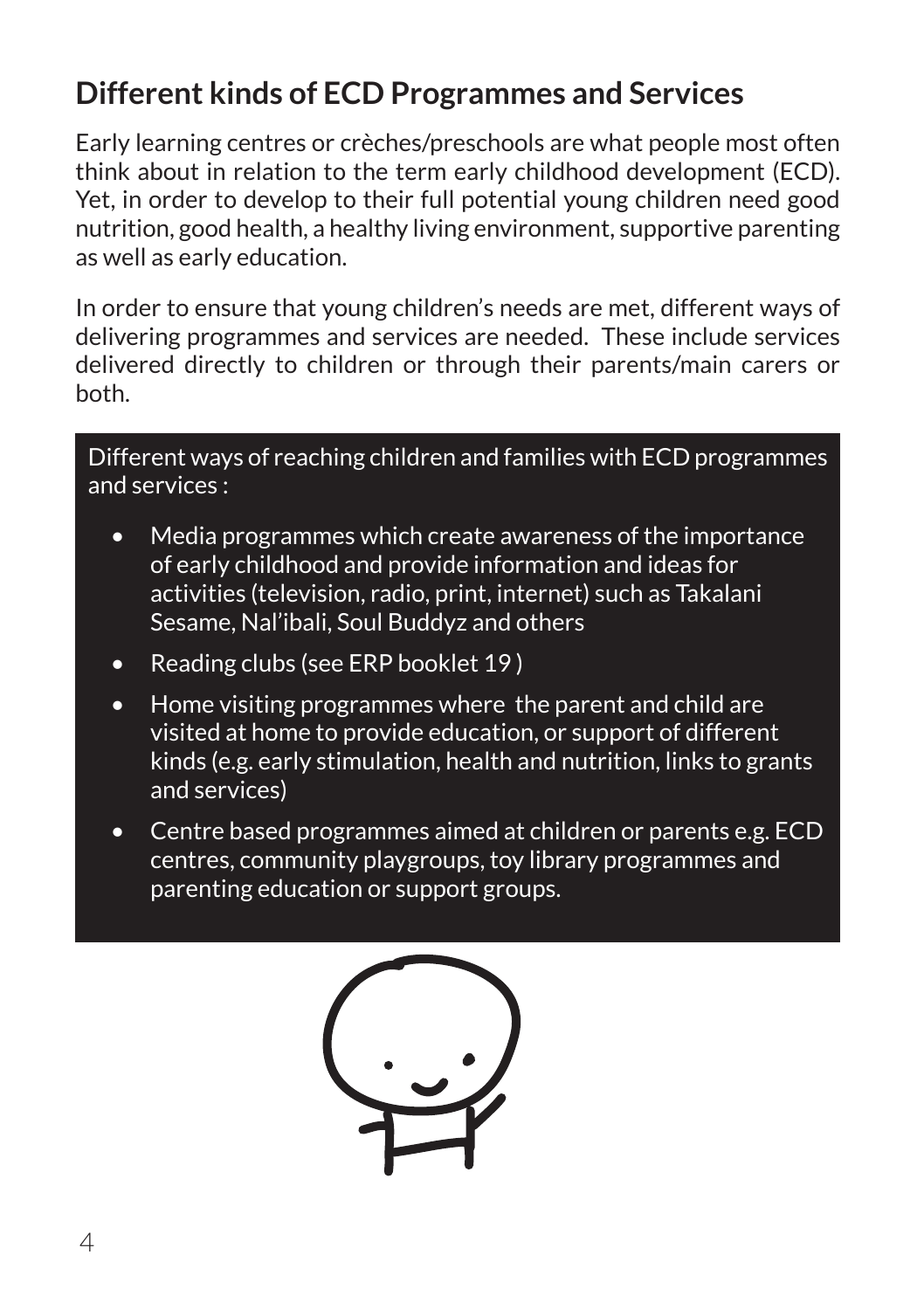#### **Case Study: An ECD centre makes a difference**

Vuyelwa is a little girl in one of the poorest homes in her village, in one of the poorest areas of the Eastern Cape. Both her parents are unemployed and her home circumstances are extremely challenging. In this village a community based organisation has established and equipped a preschool and organised training for ECD practitioners.

A healthy lunch is provided and the preschool programme provides care, attention and stimulation. Fees are not charged, because the organisation has found funding for the centre. Parents contribute by taking turns to cook meals.

After only one year at the centre Vuyelwa was tested using standard School Readiness Assessments and was found to have strong potential for academic behaviour at an outstanding level.

Vuyelwa would never have had this opportunity if a preschool was not established and if it was not free of fees. She is one of millions of children who could benefit from similar interventions



Itsoseng Day Care Centre in Orange Farm. *nixpix*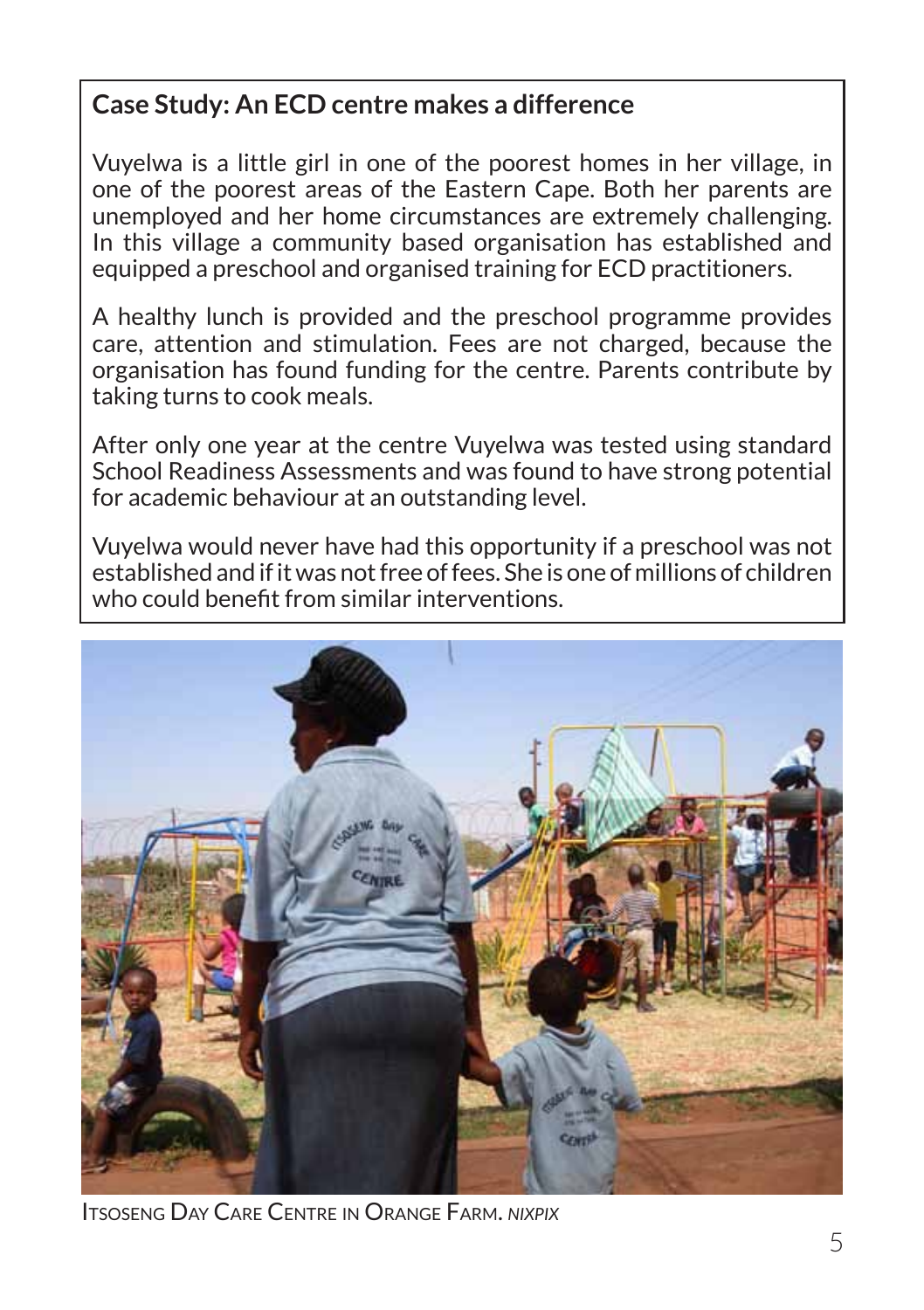

#### **REACHING VULNERABLE CHILDREN WHO CANNOT ATTEND AN ECD CENTRE**

Home visiting is a good way of reaching young children as early as possible to support their health, nutrition and stimulation, by working with their parents and guardians.

In Moshawane Village in North West Province there is no ECD centre, parents struggle to meet the basic needs of their children and are not usually aware of the importance of talking to and stimulating babies and very young children.

Over the last year a family home visitor trained by a non-profit organisation (NPO) and supervised by the Department of Social Development has been coming to the household twice a month. She has helped parents to apply for birth certificates and child support grants, and checked that they have taken the children to the clinic for immunisations. She takes time to listen to the parent and provides support and encouragement. She also provides information about child development and shows the parent how to play simple stimulating games and to draw pictures with the children.

Once a month there is a workshop for all the parents this home visitor works with and a playgroup for the children. The parents feel supported and more able to cope. They are amazed at how much their babies and young children can do and how their language has progressed. There is feedback from Grade R teachers that children from the home visiting programme are lively, bright and confident and ready for school.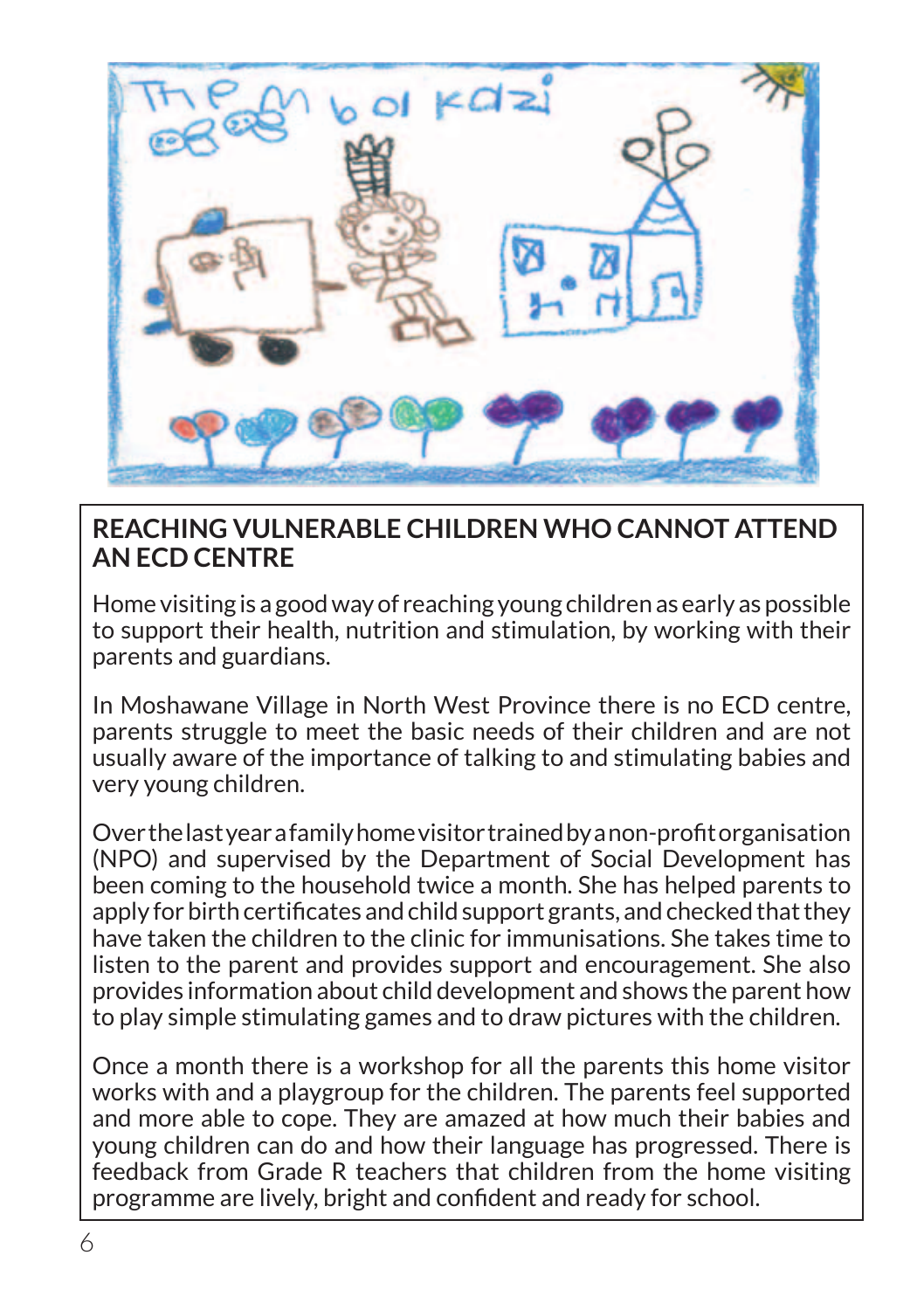### **A history of neglect**

The apartheid state took very little responsibility for early childhood development. Community groups, parents and welfare organisations have been the main providers of early childhood centres and preschools. There was limited support from different education departments for preprimary schools with higher subsidies for white children. There was a split between pre-primary or nursery schools which were educational and day care centres or crèches which focused on safe child care for working and mostly poorer mothers.

For a while in the 1980s the Department of Education and Training introduced a bridging programme to facilitate school readiness as part of Grade 1 because of concerns about the poor performance and drop out of what the apartheid government called 'African' children. But overall, there was no recognition of the importance of the early years of life, or the need for an integrated approach to meet all the child's developmental needs, even though non-government organisations have lobbied for an approach that combines education and care (educare) since the late 1970s.

Studies of ECD provisioning in the early 1990s highlighted inequities of provision and opportunities:

- *'White'* children had greater access to ECD services of higher quality than 'Coloured', 'Indian' or 'African' children,
- Children in formal urban areas were better provided with services than those in informal settlements and poverty stricken rural areas,
- Children from higher income groups had greater access than poor children,
- Children with disabilities had virtually no access,
- Younger children (under 3) had less access to services than older children.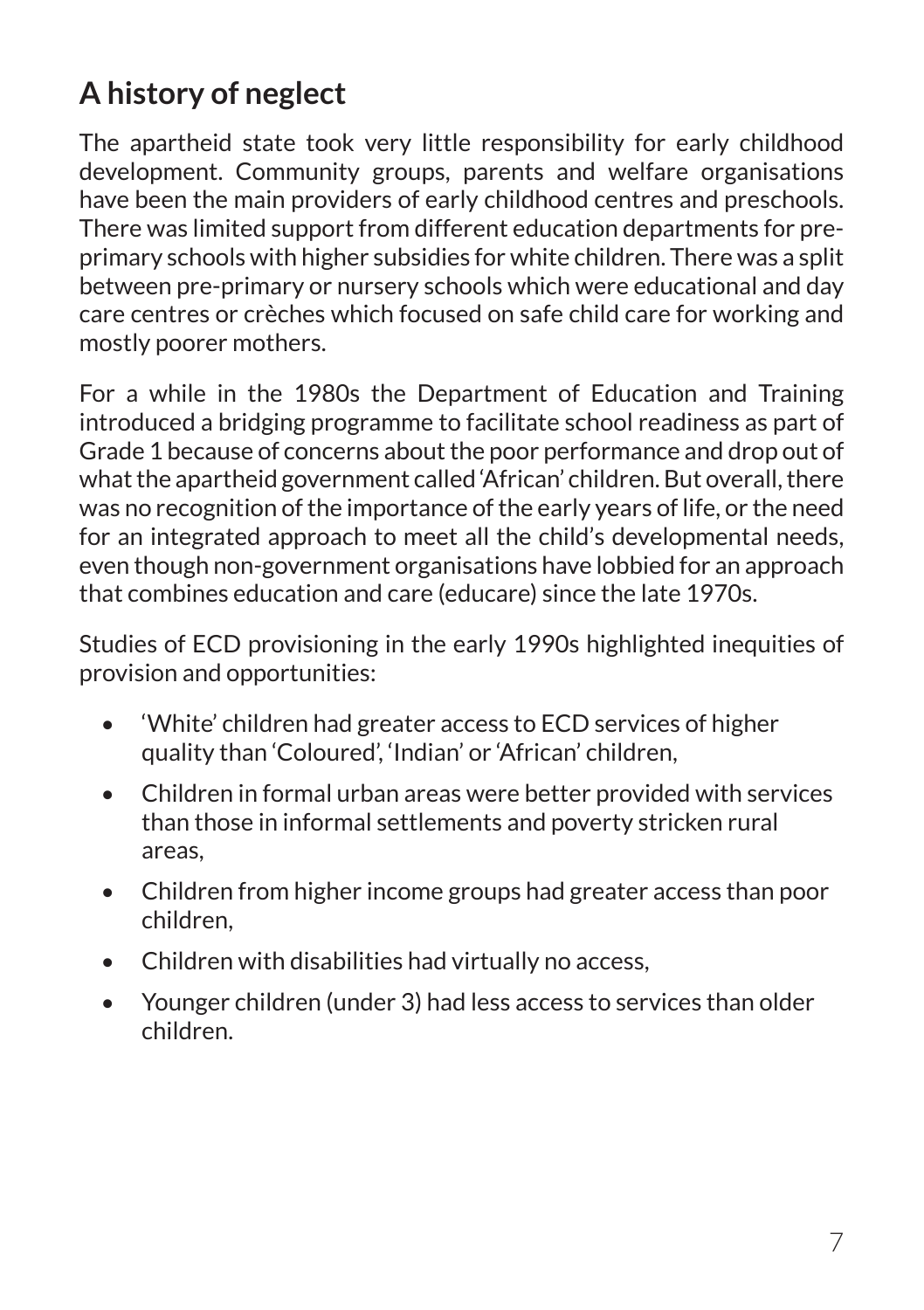The lack of formal training opportunities for ECD educators/practitioners, especially black teachers , led to the development of training programmes offered by the non-government sector. These initiatives were not standardised nor recognised and while much was achieved in improving quality, there is still a serious backlog in terms of trained staff today.

Since the change to democratic government in 1994, early childhood development service provision has become acknowledged as a priority for development. This came about through the commitment to children's rights and also recognition that ECD is a key area for human resource development. Until recently the main efforts have been on helping prepare children for primary school and this has been done by introducing Grade R (the Reception Year) as part of the education system. The intention is for all children to have access to Grade R by 2014.

In 1995 the Department of Education published the White Paper on Education and Training which recognised that ECD covers all areas of young child development and that the state is responsible to help families and communities to meet these needs.

"Early Childhood Development (ECD) is an umbrella term which applies to the processes by which children from birth to nine years grow and thrive, physically, mentally, emotionally, morally and socially. ECD programmes include a variety of strategies and a wide range of services directed at helping families and communities to meet the needs of children in this age group." (White Paper on Education and Training 1995, Chapter 5: Para 73)

This White Paper committed government to providing 10 years of free and compulsory schooling starting with a reception year for 5 yearolds. In 1997, the White Paper for Social Welfare also included a focus on early childhood, prioritising disadvantaged children under 5 years, especially those under three and those with disabilities, and committed itself to subsidising a range of programme options to help meet the varied ECD needs of families. Finally in 2001 Education White Paper 5: Early Childhood Education provided for the rolling out of Grade R to five year olds mostly in classes attached to public schools but also in private and community preschools which met required standards.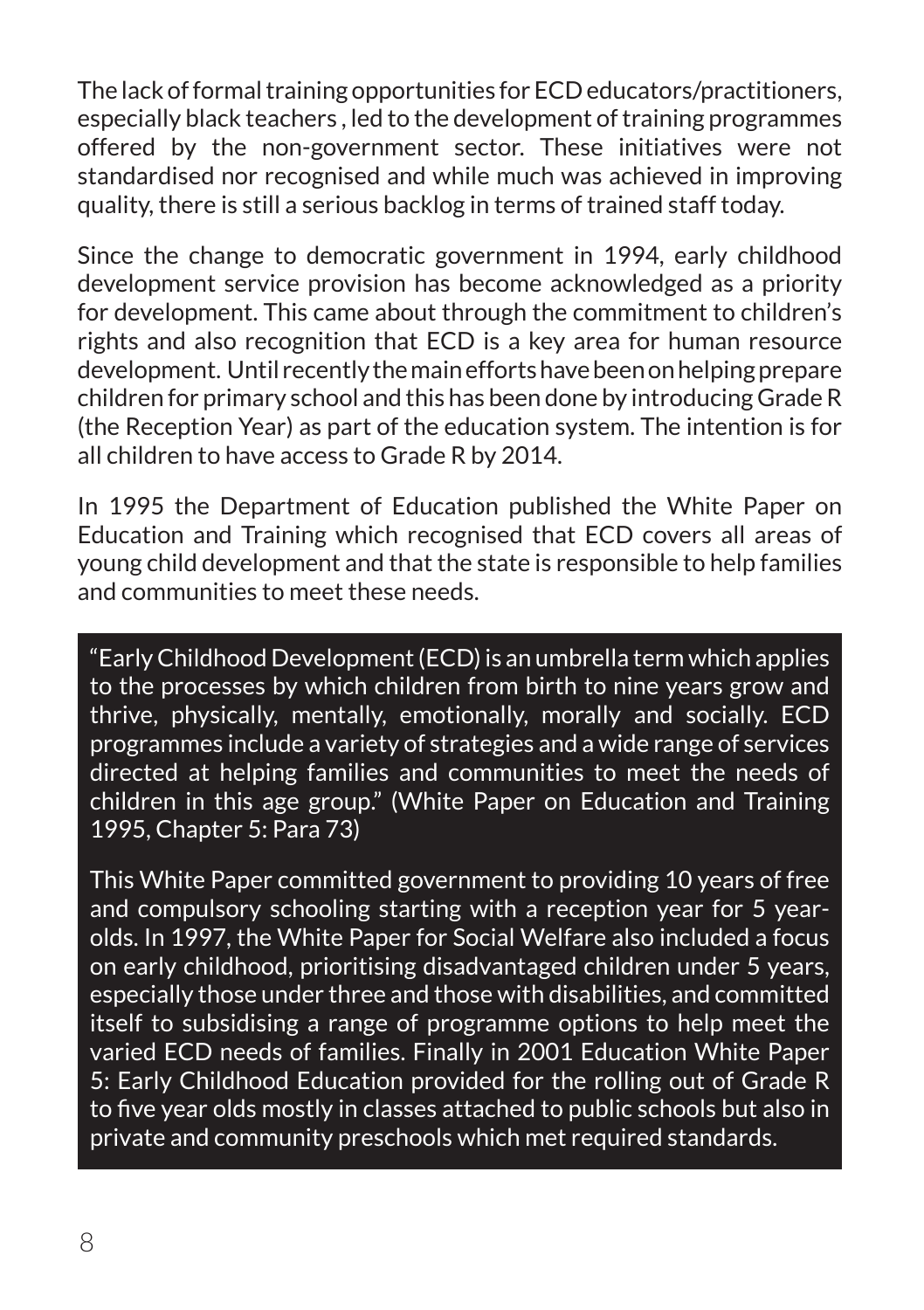### **Laws, Policies and Programmes in support of ECD**



The most important laws, policies and plans that govern the provision of ECD services and that give effect to international and regional obligations to young children are the Children's Act No. 38 of 2005 (including related regulations and norms and standards), the norms and standards for Grade R funding (2008) in accordance with the South African Schools Act (1996), and the National Integrated Plan for ECD (2005-2010), currently under review.

#### *The Children's Act No. 38 of 2005*

The Children's Act No. 38 of 2005 came into effect in 2010 and regulates the provision of programmes and services for young children up to school going age. It includes a chapter on Early Childhood Development. The Department of Social Development is responsible for ensuring that ECD centres meet required standards through a compulsory registration process which also involves local government clearance for health and safety and land use. Section 92 of the Act states that the National Minister for Social Development must include a comprehensive national strategy aimed at securing a properly resourced, coordinated and managed early childhood development system. However, the Act does not oblige the state to provide or fund ECD services. This is left to the discretion of provincial government. The Act does require that ECD services should be prioritised in communities where families lack the means of providing proper shelter, food and other basic necessities of life to their children; and for children with disabilities.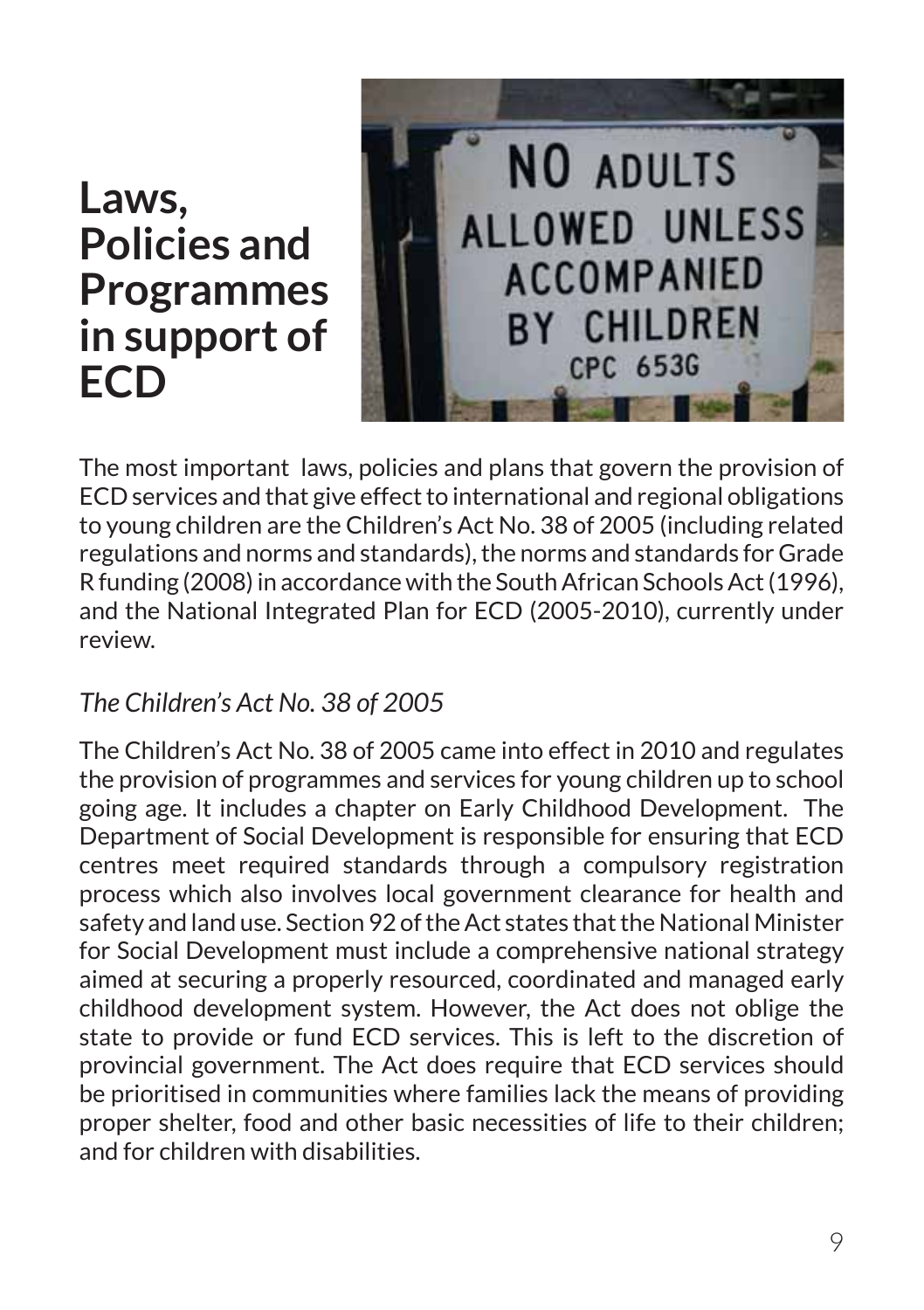#### *The Norms and Standards for Grade R funding 2008*

This provides for public funding of Grade R classes through subsidising the cost per learner. The subsidy for poor schools is higher than for better off schools which are expected to supplement funds through fees. The learner cost must cover the full cost of a basic package of inputs including the cost of the ECD educator, learner support materials and other running costs. Certain community preschools offering Grade R and registered as independent schools may receive public funding if the nearest public school is too far from the learners or for other departmental reasons.

#### *The National Integrated Plan for ECD 2005 — 2010*

This interdepartmental plan covers children pre-birth to four years and aims to coordinate delivery of health, nutrition, stimulation and social support services wherever young children are found  $-$  at home, in the community or in ECD centres. The main departments involved are Social Development, Health and Basic Education. To date the main focus has been on increasing access to ECD centres and improving their quality. This plan is under review at present. In March 2012 the Minister of Social Development hosted a National ECD stakeholder conference to plan for increasing access to quality ECD services. A draft Integrated Programme of Action for ECD 2013 – 2018 has recently been sent to Cabinet .

The National Development Plan 2030 has identified ECD as a top priority among measures to improve educational quality and children's future prospects. The recommendations are to:

- Design and implement a nutrition programme for pregnant women and children under three, followed by a care and development programme and
- Increase state funding and support for universal access to two years of ECD exposure prior to Grade 1.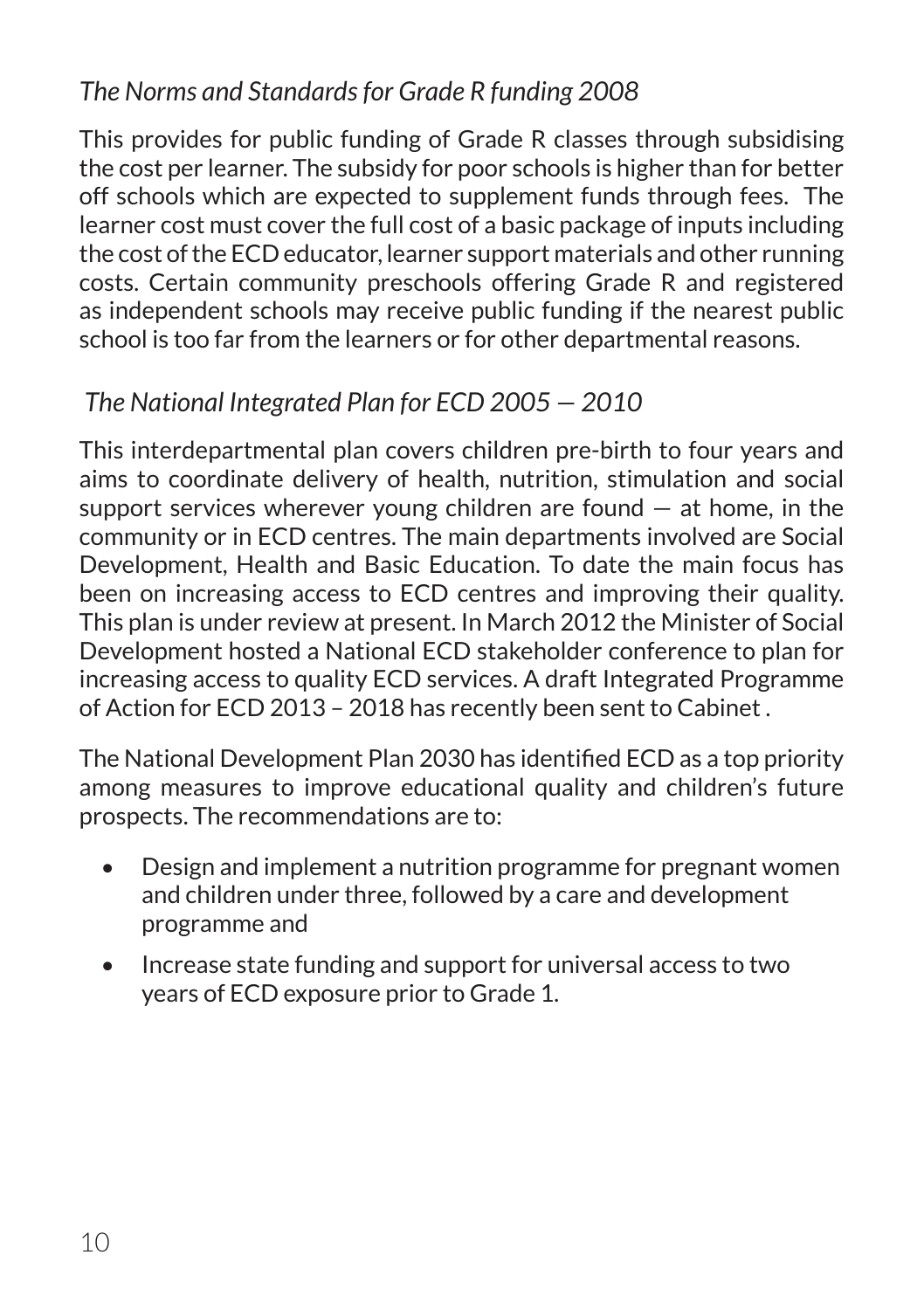

There are about 5.7 million children aged 0 – 4 years and 950 000 five year olds. Since 1994 there has been a great improvement in services for young children. The main programmes include:

- Free health care for young children under five and pregnant and breastfeeding women (introduced in 1994)
- Social assistance in the form of a child support grant accessed by over 70% of young children (introduced in 1998)
- $\bullet$  The phasing in of the Reception Year (Grade R) for five year olds as a first year of schooling (from 2001). In 2012 83% of children in Grade 1 had attended a Grade R class. Government aims to have universal access by 2014.
- Poverty targeted per child subsidies in non-profit communitybased ECD centres for children prior to school-going age<sup>1</sup>. In March 2012 about half of the 984 000 children in registered centres received a subsidy.2

The number of children who have birth certificates, are fully immunised, receive the child support grant and attend ECD centres or Grade R classes has increased steadily in recent years.



<sup>1</sup> Children **must** attend school by the year they turn 7 but may attend in the year they turn 6.

<sup>&</sup>lt;sup>2</sup> Source: National DSD ECD Statistics March 2012. Provided by Louise Erasmus Social Work Policy Manager : Partial Care and ECD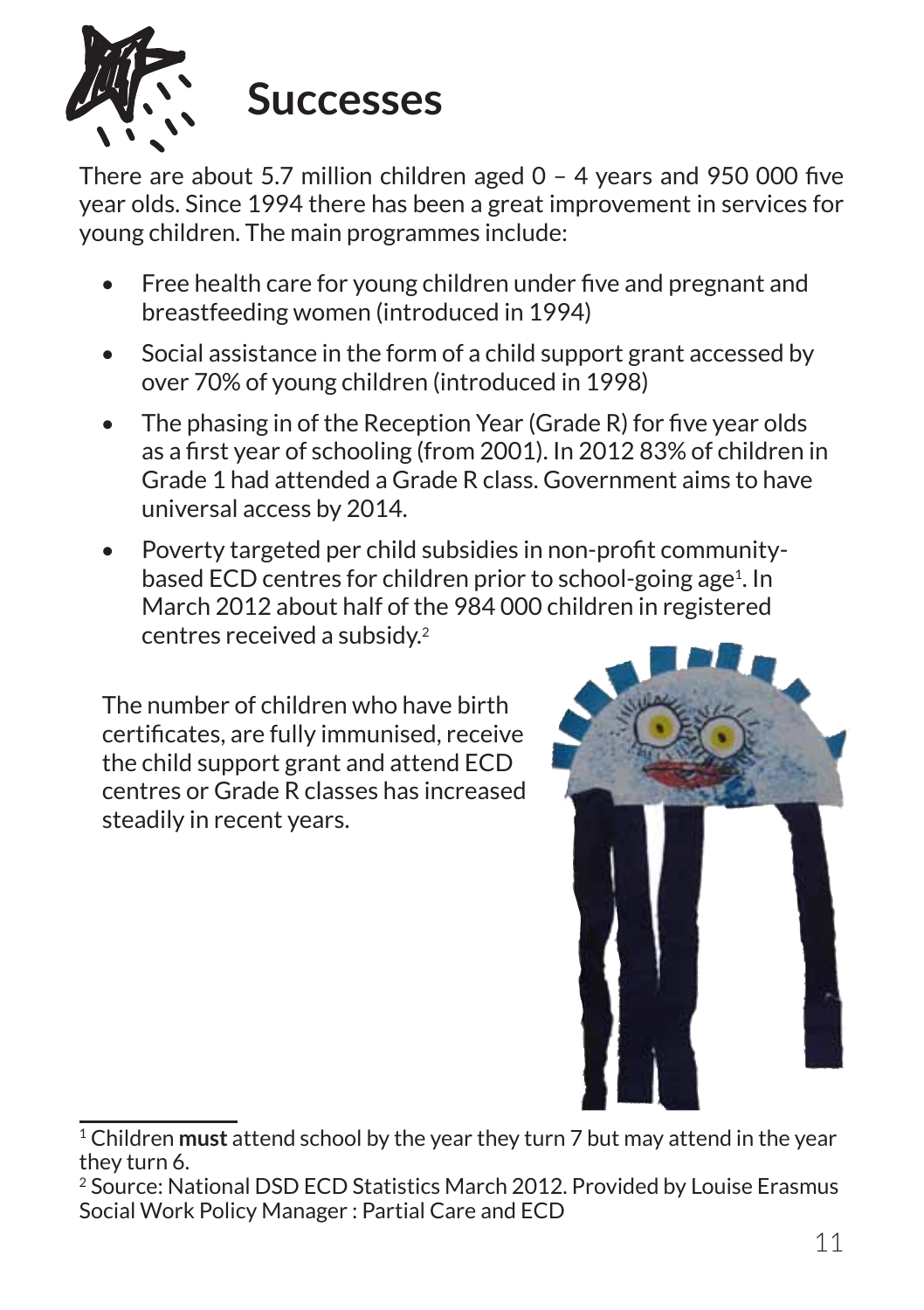## **Shortcomings: access and quality**

Despite this progress, many children do not access early childhood programmes and many more access poor quality programmes. This is especially true for poor children, those in remote rural areas and children with disabilities who most need them. There is not enough safe, affordable, stimulating childcare, full-day or after-school care, for those who need it.

Centres are required to register with provincial Departments of Social Development to ensure that they offer a safe and adequate service, and they meet norms and standards. This includes local authority requirements such as zoning and building regulations. These requirements are very challenging. A large proportion of ECD centres are not yet registered and many children are cared for in less than optimal conditions.



Department of Social Development provides a subsidy for poor children in registered ECD and after care centres. These centres must be nonprofit organisations and should also provide supporting documentation on qualifying children. Even if centres meet all these requirements whether they receive a subsidy or not depends on the provincial Department of Social Development budgets, and these do not nearly cover all those who are eligible. There are also very many centres who cannot meet registration requirements and therefore children who live in areas without registered centres, most of whom are poor, do not receive a subsidy. Most centres depend on fees to supplement the inadequate subsidy. The poorest families cannot afford these fees. This leaves many areas of the country, and many families, without ECD services. Only 1 in 5 of the poorest children attend an ECD centre.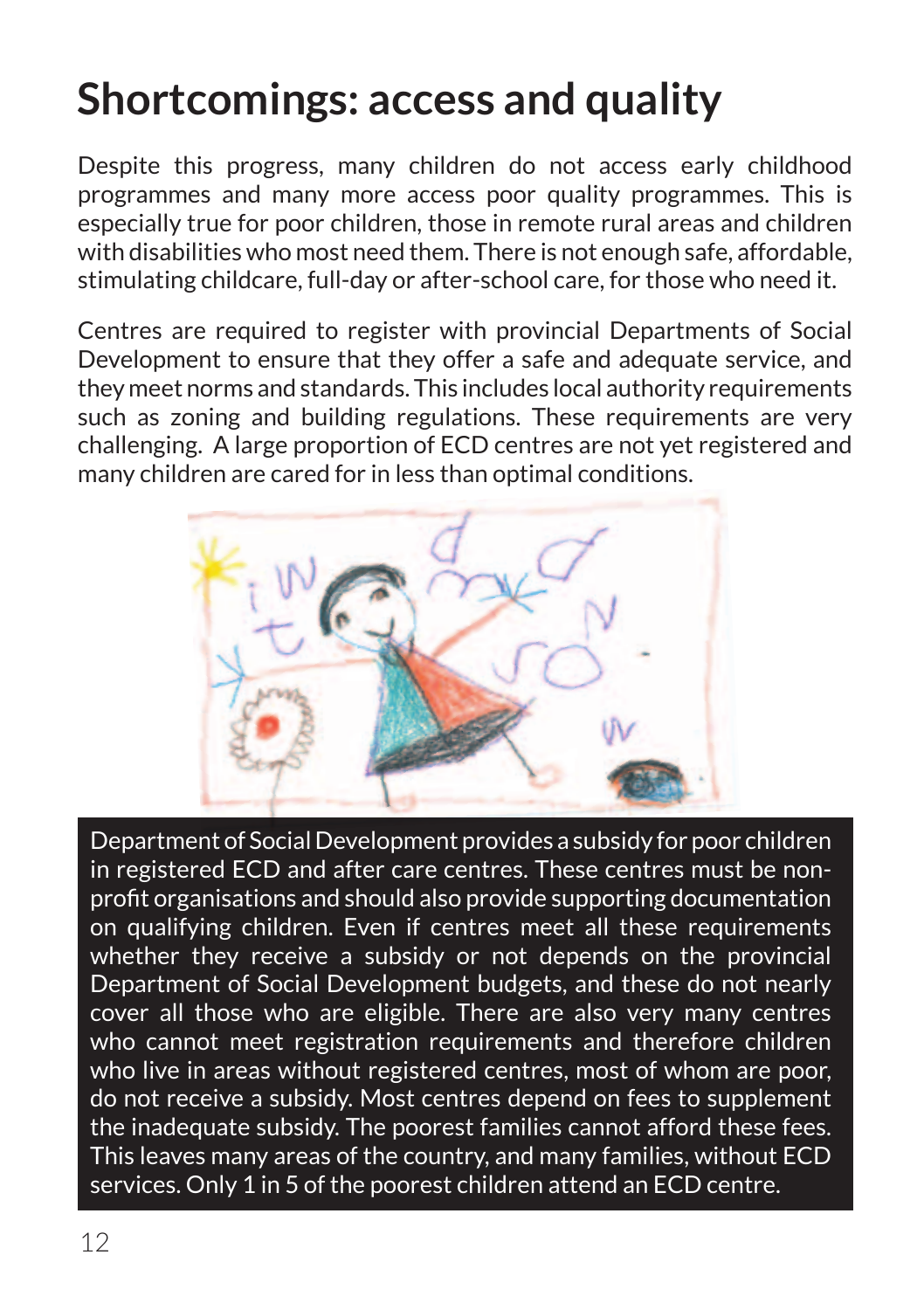#### **IMPROVING THE QUALITY OF EARLY CHILDHOOD PROGRAMMES**

Vukani Educare is a community based centre found in a poor rural, area just outside Witbank, Mpumalanga, Victoria S started this centre over 10 years ago. In 2009 she received a sponsored opportunity to complete a Level 4 Further Education Certificate in Early Childhood Development. The ECD centre has 25 children registered although approximately 16 children attend on a regular basis due to the poverty many parents find themselves in. Parents do not send their children to school when they cannot provide soap for washing children or provide them with clean clothes. Victoria uses the fees she collects to provide the children with one cooked nutritious meal a day which they prepare on an outside fire. The infrastructure meets the standards that the Department of Social Development (DSD) requires for registration and the centre has been registered for the past 5 years.

Two years ago Victoria had no ECD knowledge and few resources and so children were cared for but not always adequately stimulated. She did however try to create planned art activities for children. For example they painted pictures using one set of paints and two paint brushes. This meant that other children had to wait their turn.

Victoria has since been able to apply the knowledge and skills she has developed from training using the resources obtained through donor intervention. She plans activities for children according to a daily programme. With additional subsidy support from the DSD she would be able to do even more for these children and perhaps develop the site to include an inside kitchen and build additional toilets.

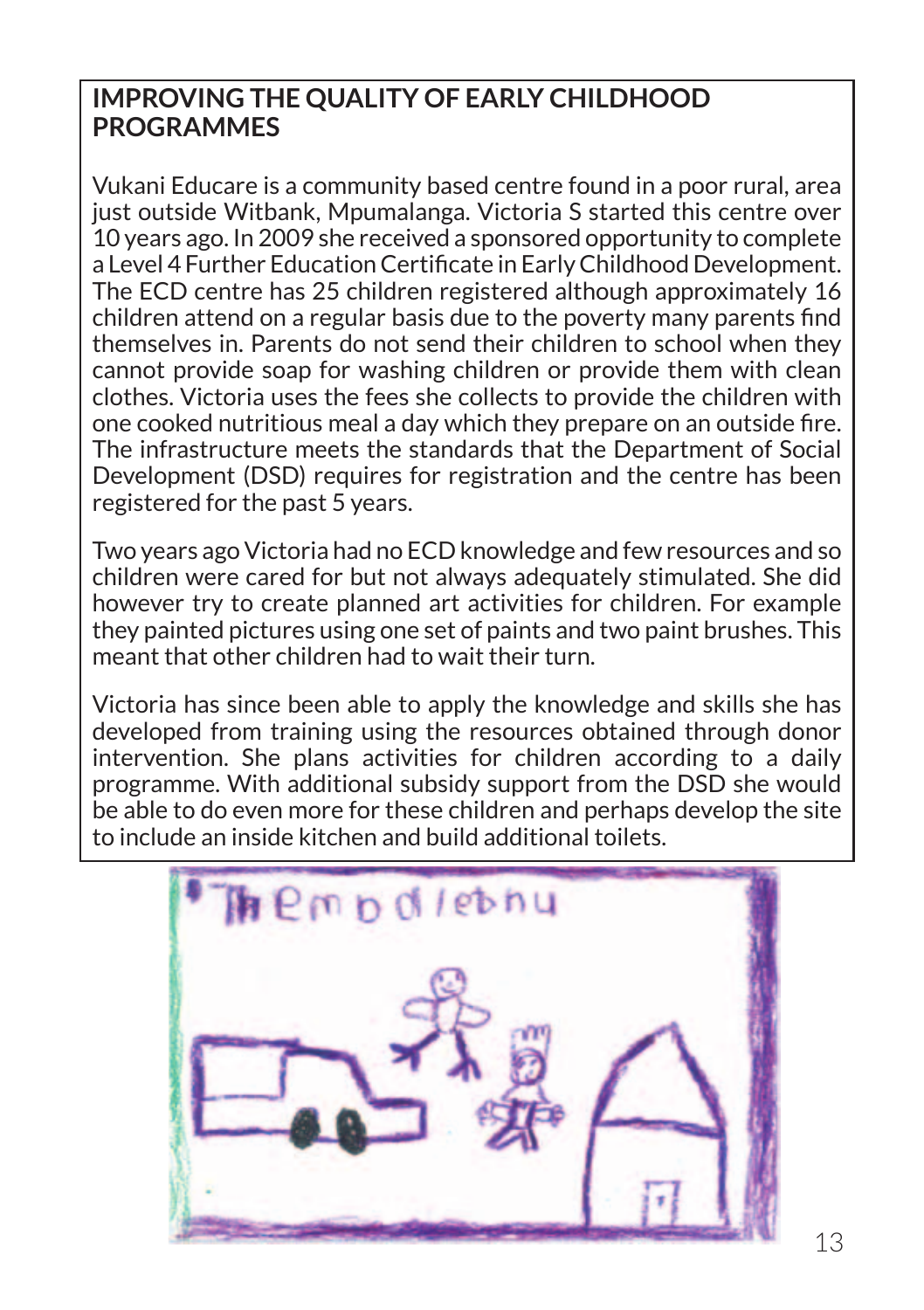Only two of every ten children under the age of three attend ECD centres. This is not necessarily bad as very young children are usually better off at home than in large group programmes but there are not enough programmes that advise and support parents to help their children learn at home. Many parents who need daycare leave babies and toddlers in the care of child-minders who care for a few children at their home. For a group of up to six children the child-minder does not have to register in terms of the Children's Act and is not subject to quality checks or support from the authorities. This means that parents need to be extremely careful to ensure that they are leaving their children with someone who can offer good care and stimulation.

**Children with disabilities make up less than one per cent of the enrolment at ECD centres even though they are particularly in need of early interventions.** 

**Even if children (0 – 4 years) do attend an ECD centre, quality may be a challenge. Unfortunately, quality ECD is largely provided by ECD centres which charge fees because of inadequate support from the government. This situation often results in poor children receiving poorer quality care which does not promote their development. This is especially true for babies and toddlers (under three years) who often only receive care rather than care and stimulation.**

**ECD practitioners are often not trained, there is not much educational equipment and there may be few opportunities for learning. Worse still, many of the unregistered centres are not even safe and healthy and many do not provide meals and snacks. Nutrition is especially important because about one in five children in South Africa do not get the right amount and kind of nutrients to ensure normal growth and health (see our booklet on School Nutrition). The lack of proper and adequate nutrition also affects the ability to learn and makes children more open to illness. However, nutrition programmes for poor children are only introduced when children start formal schooling rather than in the first three years when brain development is most rapid.**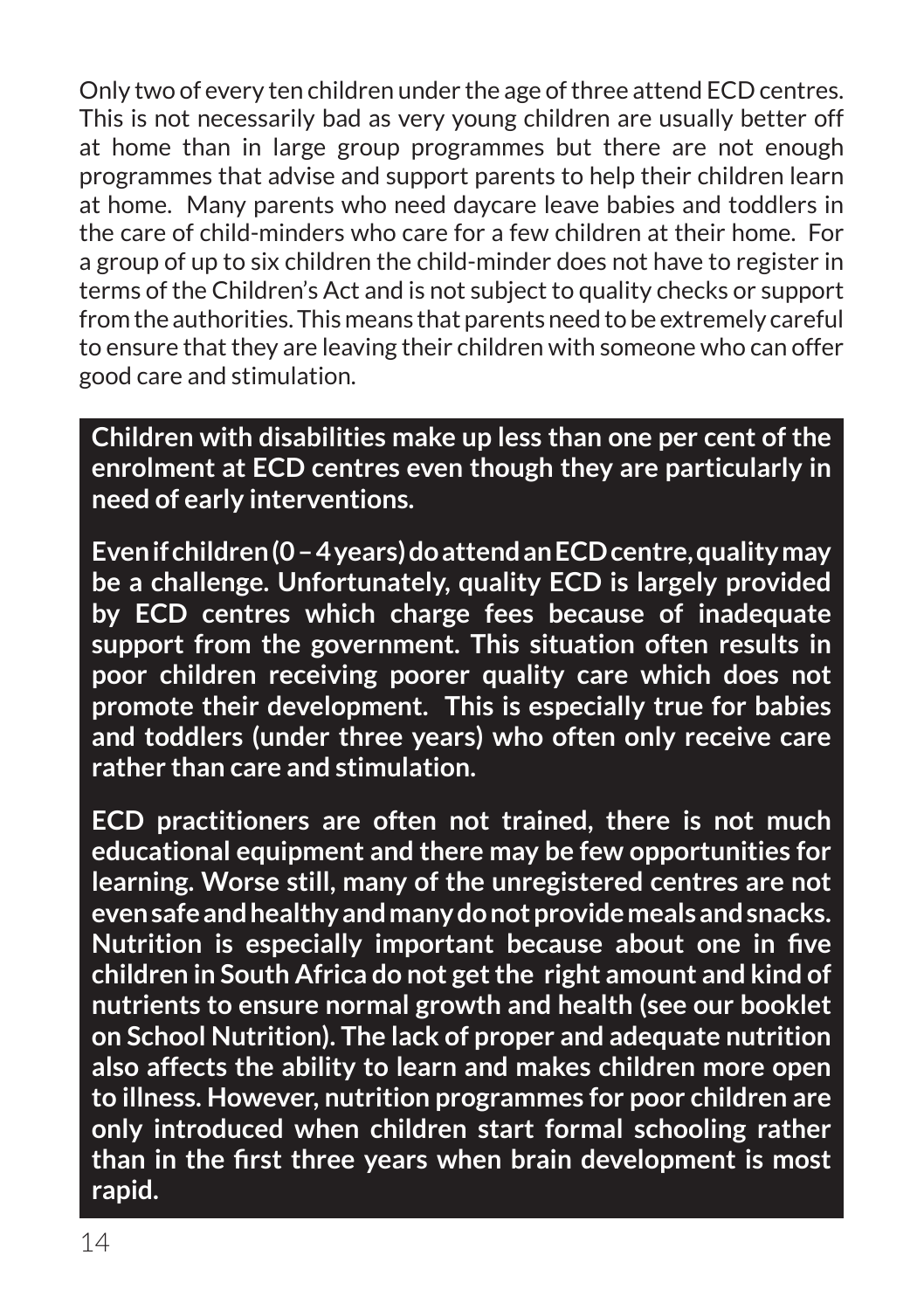

**Most children (about 8 out of 10) now attend a Grade R class before they go to Grade 1. Children in Grade R classes at public schools serving poor areas also benefit from the Primary School Nutrition Programme. But here too quality is often a challenge. Classes are often overcrowded with too many children per educator,3 the buildings may be unsuitable and equipment lacking. Many educators have little training and even qualified teachers may not have been trained to work with Grade R children. Grade R educators also receive less money than other educators and their benefits are worse than other educators (see pages 17-18).**

**Except for health and social grants, ECD services for children less than 5 years are still mostly run as a private business or by community based organisations. Public involvement has grown but is still insufficient both from the Department of Social Development and from local authorities. Young children cannot wait, they are everybody's business and it is up to parents and community groups to make sure that they get priority on everyone's agenda.** 

<sup>&</sup>lt;sup>3</sup> More than half the classes in the Public Expenditure Tracking Study had more than 30 children per educator (UNICEF, 2010)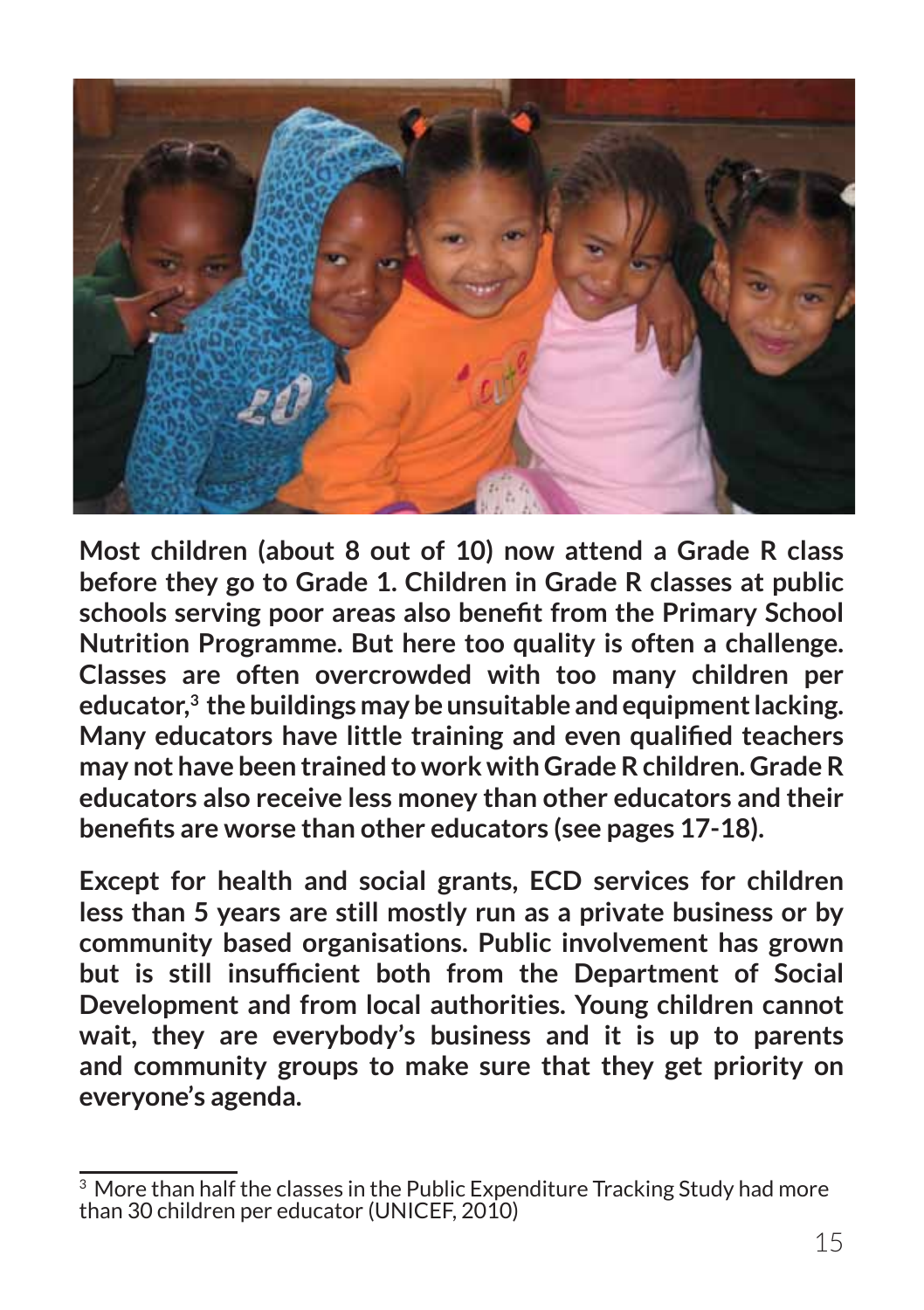### **What can parents, guardians and community activists do?**

In the early years of a child, parents and guardians have the most important role in helping children keep healthy, develop and learn. If the child goes to a centre or preschool parents and guardians too need to make sure that the centre provides suitable care and education. Parents or guardians need to:

- Register the child's birth as early as possible. Birth certificates are essential for accessing grants and going to school later on
- Make sure that babies and young children attend clinic for their immunisations and to check that they are growing and developing properly
- Young children learn through play. Help develop children at home by playing with them, letting them help with simple household tasks, talking and listening to them, reading and telling stories
- Take the child to join the local library or reading club if there is one nearby
- Check that the child-minder or ECD centre that the child attends meets standards and offers a good quality programme of educational activities
- • Get involved with the child's education at the centre or in the Grade R class. Understand that play is children's work. Ask for regular progress reports, check on the work the child is doing and discuss any concerns and problems with the ECD practitioner/ educator
- Encourage your local councillors to prioritise ECD services as part of their municipality's social development activities, and to plan and budget accordingly
- If you are a trade union member, or a worker, lobby for your union or employer to implement a policy of support for child care for the workforce.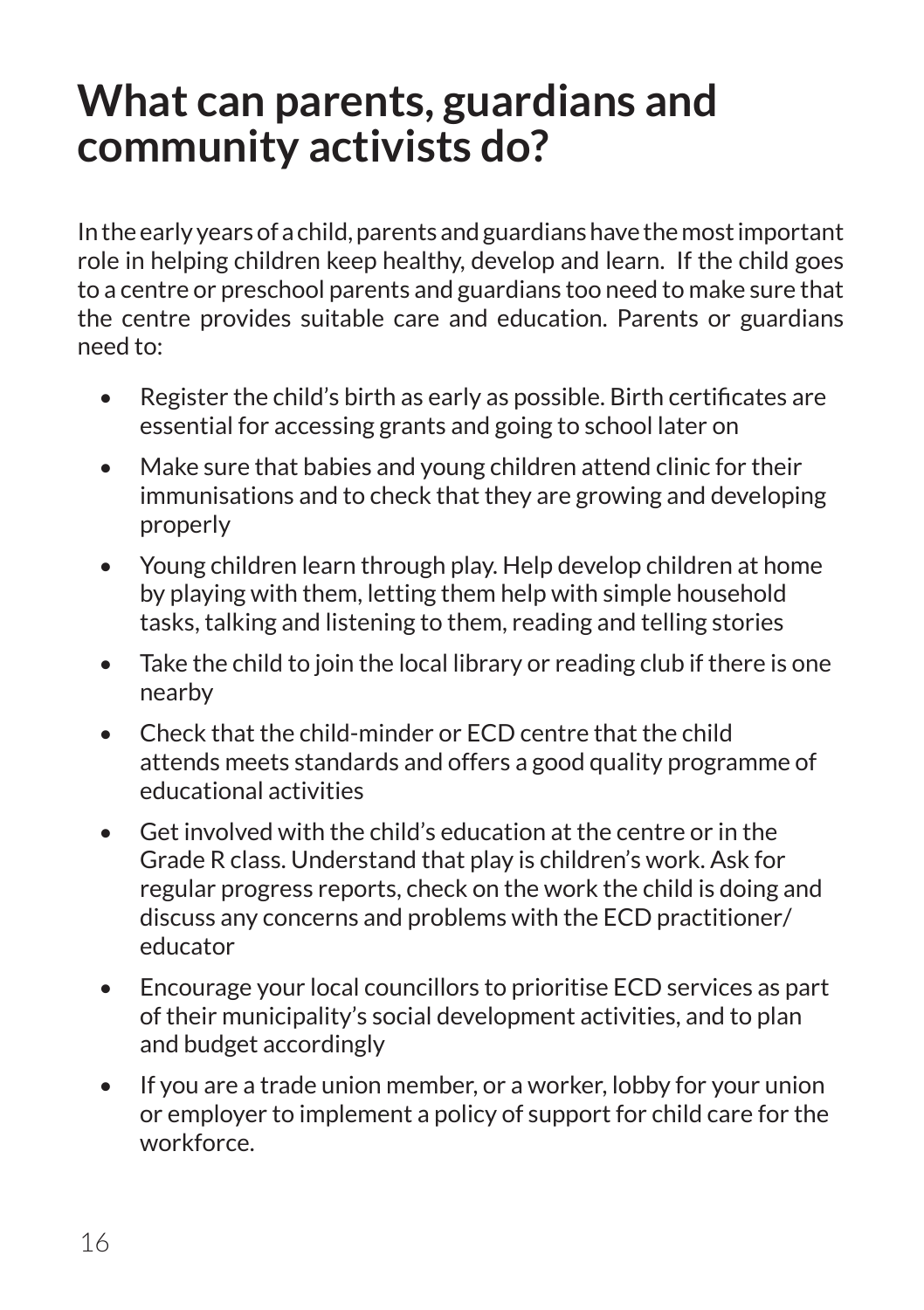

### **ECD Practitioners / Educators**

There are two burning issues for the ECD workforce: getting the necessary training and becoming a professional workforce and having the salary and service conditions that will retain them in the sector.

ECD practitioners/educators play a major role in supporting young children's total development. Some of them work directly with parents or community groups but most of them work in ECD centres and Grade R classes.

While there is a departmental allocation from the Department of Basic Education for the Grade R practitioner salary, Grade R educators do not yet receive the same salary, benefits and working conditions as other teachers in the formal schooling system. This is partly because many of them are not suitably qualified, but also because the Reception Year is not fully integrated into the schooling system and is differently funded from other Foundation Phase grades.

ECD provision for pre-Grade R is largely private or community run. Some children at non-profit ECD centres receive the subsidy from the Department of Social Development and 25% of this can be used towards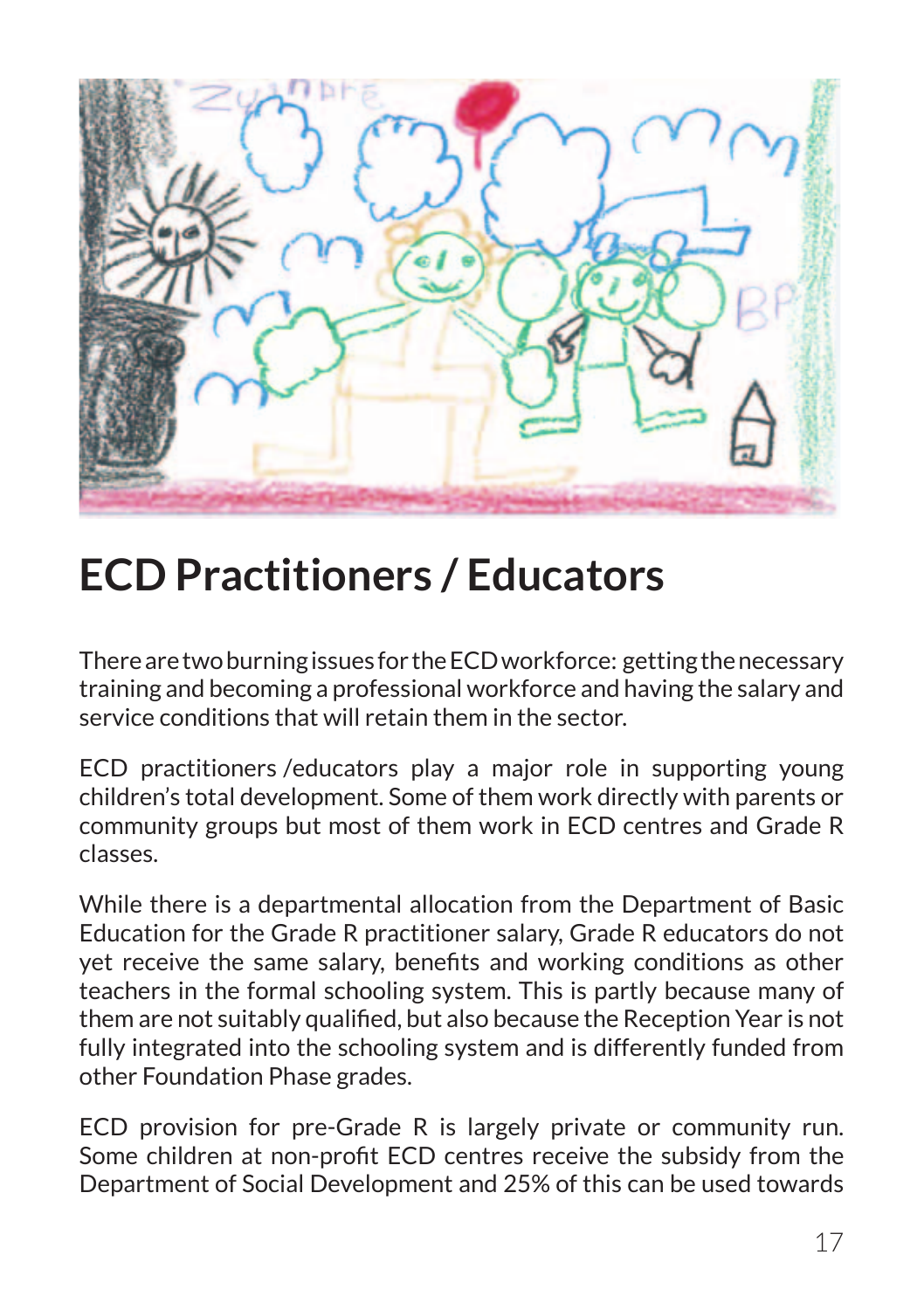salaries. In practice most ECD centres charge fees to contribute to salaries and running costs even if they receive a subsidy. In poor communities and especially in centres that are not subsidised, educators may earn nothing at all or very low, often irregular salaries even if they have been trained.

Despite investment in training of ECD practitioners through the Departments of Education and Social Development, the ETDP SETA and Expanded Public Works Programme, many practitioners leave the sector either for Grade R or other better paying jobs with better conditions. Studies suggest that there are many new people entering the ECD sector who need training.

Finally, a large new cadre of workers in out-of-centre programmes, parent and child playgroups, home visiting and toy libraries often work as volunteers or depend on irregular funding secured by non-profit organisations from donors or departments. Salaries or stipends for most of these workers tend to be very low and turnover is high.

#### *What can educators / practitioners do?*

The importance of resolving these issues has been noted in government policy documents and plans. However, practitioners need to organise and lobby for the speedy resolution of this long standing situation.

- Make sure you get an accredited ECD qualification and continue to learn about ECD.
- Enquire about subsidised training opportunities through learnerships and funded capacity building opportunities.
- Learn how to make and use improvised toys, teaching and learning equipment.
- Grade R practitioners are represented in Educational Trade Unions and should use these avenues to raise issues.
- ECD practitioners working in Pre-Grade R classes or out of centre ECD programmes should join ECD forums or regional or national associations and contribute to the ongoing policy debates and lobbies for recognition, professionalisation, career pathing, better salaries and working conditions.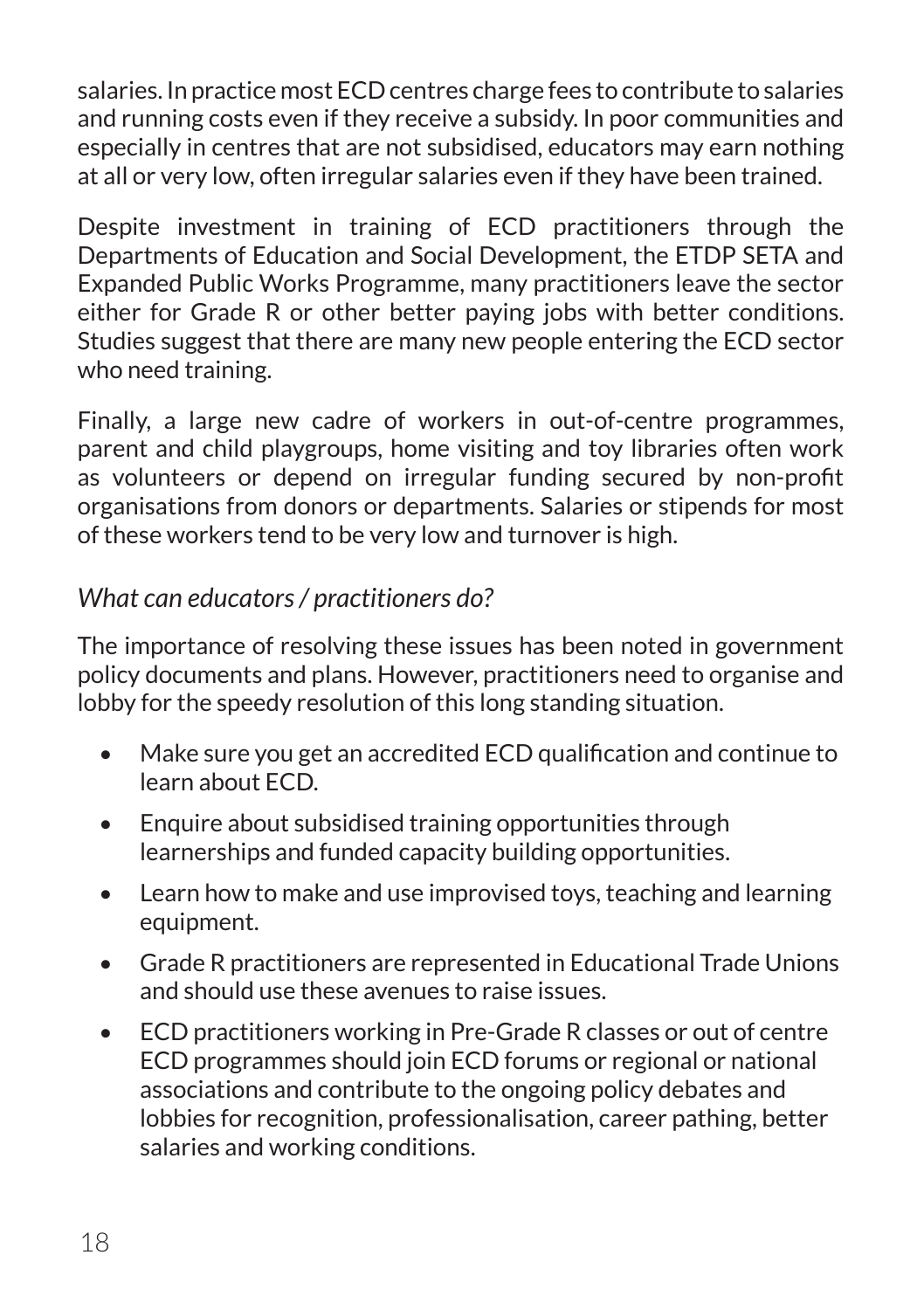# **USEFUL CONTACTS**

#### **PROVINCIAL EARLY CHILDHOOD DEVELOPMENT (ECD) COORDINATORS AND HEADS OF THE PROVINCIAL DEPARTMENTS OF SOCIAL DEVELOPMENT**

This Department is responsible for registration of ECD centres and will be able to tell you if the site is registered and should respond to particular concerns. If you are the manager of a centre you should approach your provincial office for registration.

| Province          | Name                      | <b>Address</b>                                                                                                                | Phone and Fax                                      |
|-------------------|---------------------------|-------------------------------------------------------------------------------------------------------------------------------|----------------------------------------------------|
| Eastern Cape      | <b>ECD</b><br>Coordinator | Eastern Cape-Beacon<br><b>Hill Office Park</b><br>Cnr. Hargreaves Road &<br>Hocklei Close<br><b>KING WILLIAMSTOWN</b><br>5600 | Tel:<br>(040) 608 5727                             |
|                   | Head of<br>Department     | Department of Social<br>Development<br>Private Bag X0039<br><b>BHISHO</b><br>5605                                             | Tel:<br>(043) 605 5012<br>Fax:<br>(043) 605 5470   |
| <b>Free State</b> | ECD<br>Coordinator        | <b>Old Mutual Building</b><br><b>Maitland Street</b><br><b>BLOEMFONTEIN</b><br>9301                                           | Tel:<br>(051) 409 0549                             |
|                   | Head of<br>Department     | Department of Social<br>Development<br>Private Bag X20616<br><b>BLOEMFONTEIN</b><br>9300                                      | Tel:<br>$(051)$ 400 0307<br>Fax:<br>(051) 400 0224 |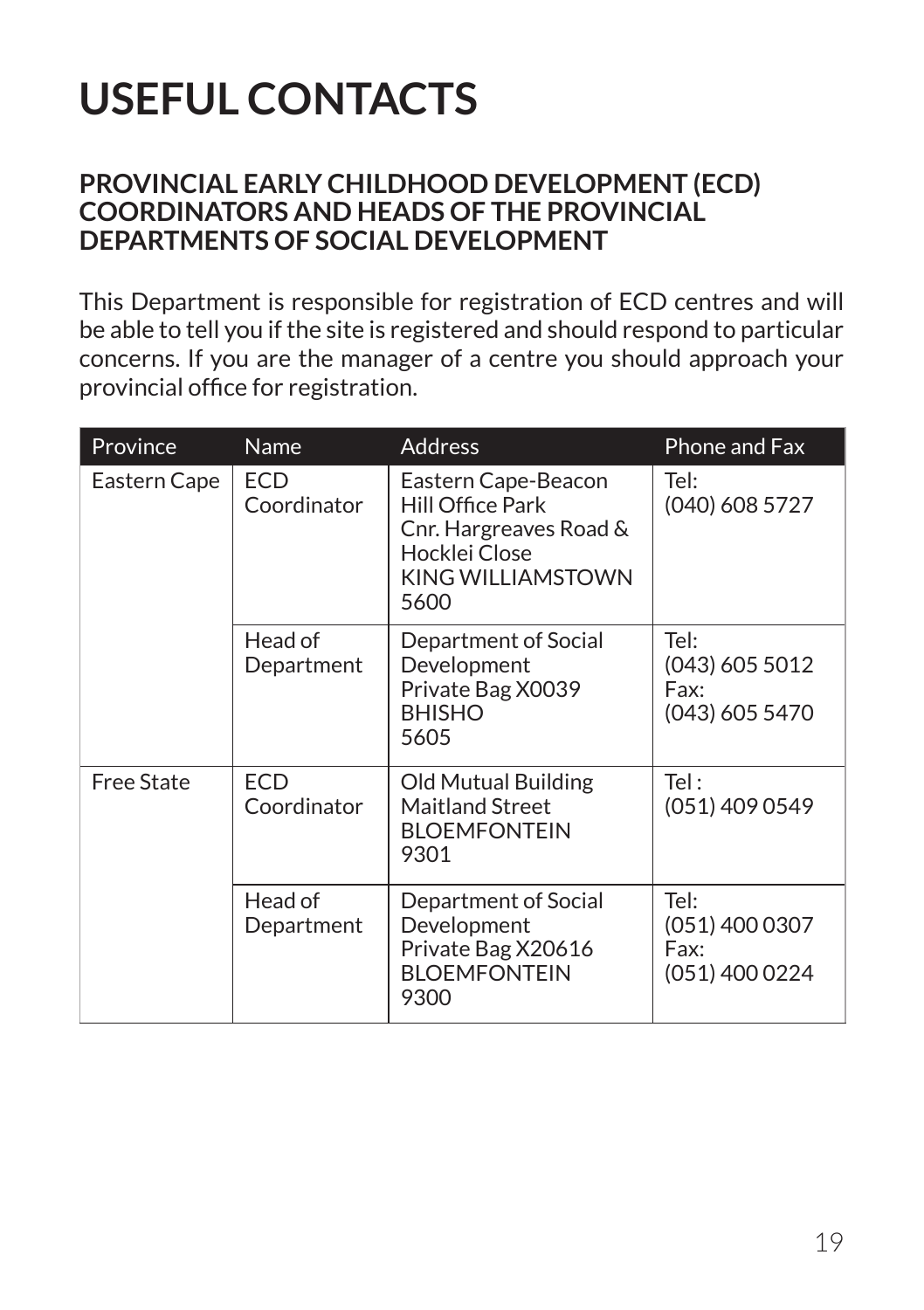| Province         | Name                      | <b>Address</b>                                                                                                            | Phone and Fax                                                      |
|------------------|---------------------------|---------------------------------------------------------------------------------------------------------------------------|--------------------------------------------------------------------|
| Gauteng          | <b>ECD</b><br>Coordinator | <b>Thusanong Building</b><br>69 Commissioner Street<br><b>JOHANNESBURG</b><br>2001                                        | Tel:<br>(011) 355 7846                                             |
|                  | Head of<br>Department     | Department of Social<br>Development<br>Private Bag X685<br><b>MARSHALLTOWN</b><br>2107                                    | Tel:<br>(011) 355 3258<br>Fax:<br>(011) 355 3512                   |
| KwaZulu<br>Natal | <b>ECD</b><br>Coordinator | 208 Berg Street<br>Hassen Haffajee<br>PIETERMARITZBURG<br>3210                                                            | Tel:<br>(040) 608 5727                                             |
|                  | Head of<br>Department     | Department of Social<br>Development<br>Private Bag X9144<br>PIETERMARITZBURG<br>3210                                      | Tel:<br>(033) 264 5400<br>Fax:<br>(033) 264 5435                   |
| Limpopo          | ECD<br>Coordinator        | 18 College Street<br><b>POLOKWANE</b><br>0700                                                                             | Tel:<br>(015) 293 6177                                             |
|                  | Head of<br>Department     | Department of Social<br>Development<br>Private Bag X9302<br><b>POLOKWANE</b><br>0700                                      | Tel:<br>(015) 293 6294<br>Fax:<br>(015) 293 6270                   |
| Mpumalanga       | <b>ECD</b><br>Coordinator | Building 3<br><b>7 Government Street</b><br>Government Boulevard<br>Complex<br><b>Riverside Park</b><br>NELSPRUIT<br>1200 | Tel:<br>(013) 766 3627                                             |
|                  | Head of<br>Department     | Department of Social<br>Development<br>Private Bag X11285<br><b>NELSPRUIT</b><br>1200                                     | Tel:<br>(013) 766 3097<br>Fax:<br>(013) 766 3456<br>(013) 766 3457 |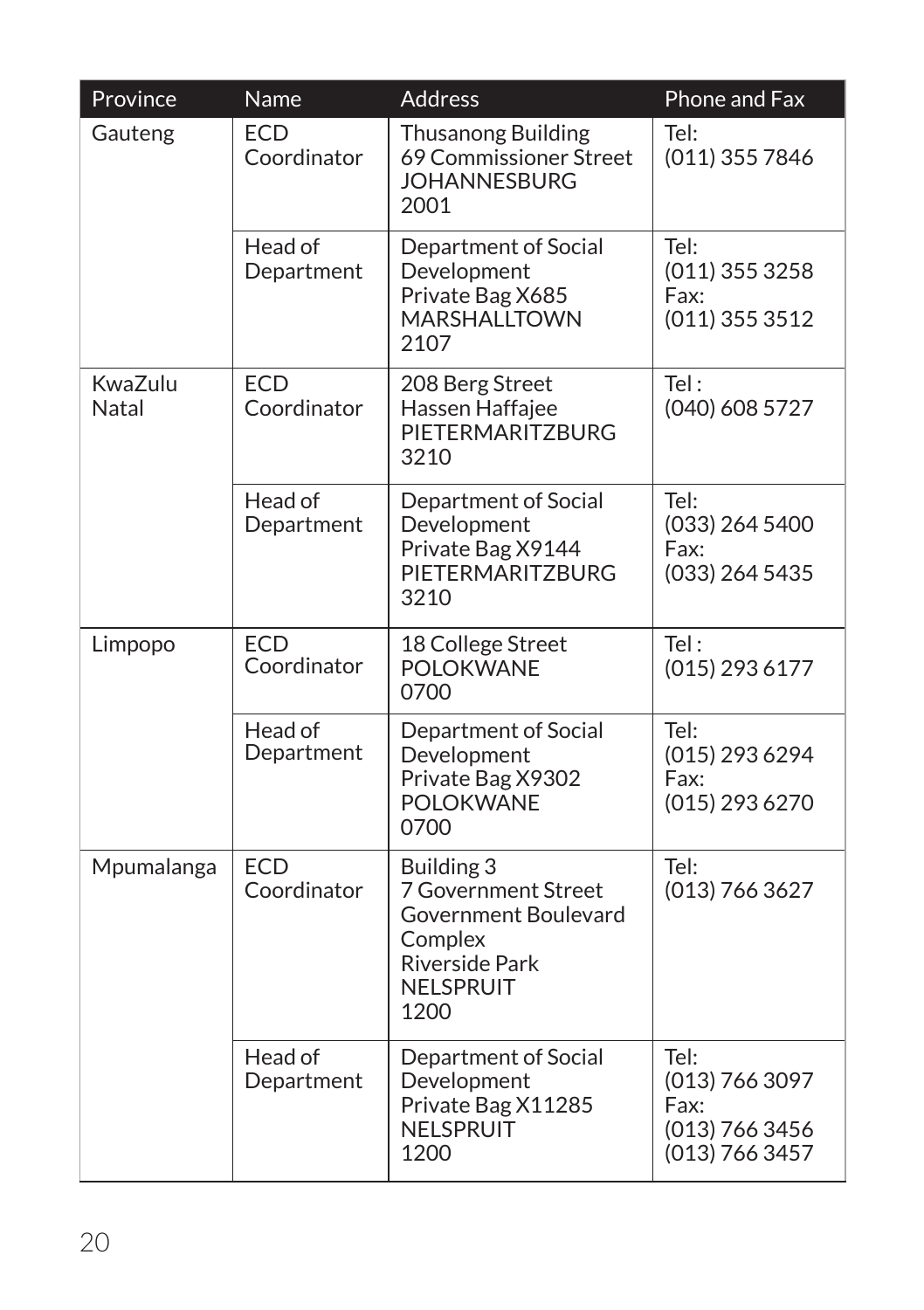| Province         | <b>Name</b>                     | <b>Address</b>                                                                                        | Phone and Fax                                                                          |
|------------------|---------------------------------|-------------------------------------------------------------------------------------------------------|----------------------------------------------------------------------------------------|
| North West       | <b>ECD</b><br>Coordinator       | 4 <sup>th</sup> Floor<br><b>Provident House</b><br><b>University Drive</b><br><b>MMABATHO</b><br>2735 | Tel:<br>(018) 388 1646                                                                 |
|                  | Acting<br>Head of<br>Department | The Department of<br>Social Development<br>P O Box X2068<br><b>MMABATHO</b><br>2735                   | Tel:<br>$(018)$ 388 1668<br>(018) 387 5790<br>Fax:<br>(018) 384 5967<br>(018) 387 5892 |
| Northern<br>Cape | <b>ECD</b><br>Coordinator       | Mimosa Complex<br><b>Barkley Road</b><br>Homestead<br><b>KIMBERLEY</b><br>8301                        | Tel:<br>(053) 874 9276                                                                 |
|                  | Head of<br>Department           | Department of Social<br>Development<br>Private Bag X5042<br><b>KIMBERLEY</b><br>8300                  | Tel:<br>(053) 874 4832<br>Fax:<br>(053) 871 1062<br>(053) 871 1616                     |
| Western<br>Cape  | <b>FCD</b><br>Coordinator       | <b>Union House</b><br>14 Queen Victoria Street<br><b>CAPE TOWN</b><br>8001                            | Tel:<br>(021) 483 4489                                                                 |
|                  | Acting<br>Head of<br>Department | Department of Social<br>Development<br>Private Bag X9112<br><b>CAPE TOWN</b><br>8000                  | Tel:<br>(021) 483 3083<br>(021) 483 3125<br>Fax:<br>(021) 483 4783                     |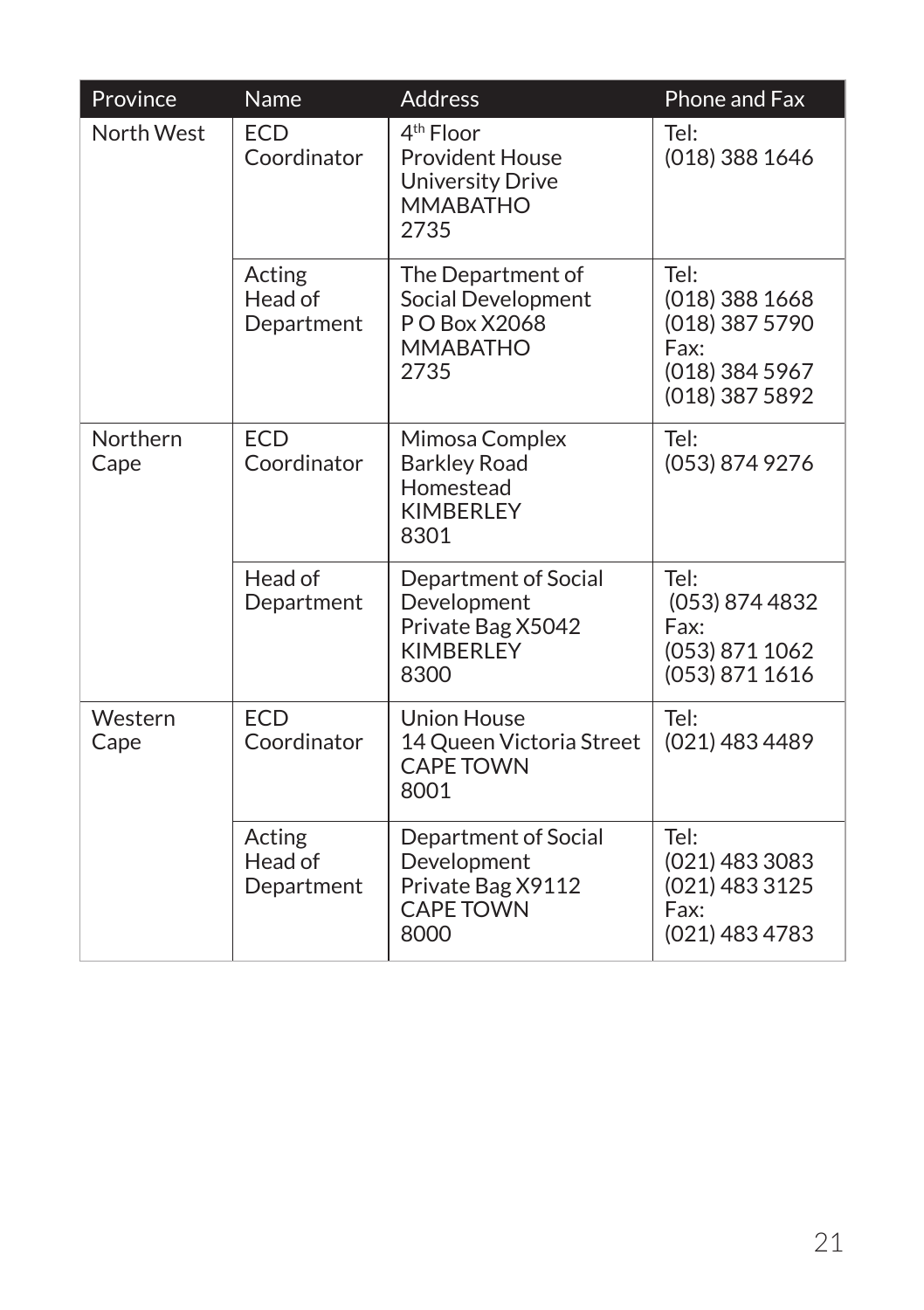#### **DEPARTMENT OF BASIC EDUCATION**

They are responsible for Grade R and will have information about the curriculum for children 0–4 years and in Grade R as well as about training opportunities for practitioners.

| Province          | Name               | Office address                                                                                                                     | Phone and Fax                                                   |
|-------------------|--------------------|------------------------------------------------------------------------------------------------------------------------------------|-----------------------------------------------------------------|
| Eastern<br>Cape   | <b>ECD Manager</b> | <b>Steve Vukile Tshwete</b><br>Complex<br>Zone 6<br>Zwelitsha<br>5608                                                              | Tel:<br>040 608 4303<br>Fax:<br>040 608 4288                    |
| <b>Free State</b> | Director: ECD      | 55 Elizabeth Street<br><b>Provincial Government</b><br>Building,<br>20th Floor, Room 2022/31<br><b>Bloemfontein</b><br>9300        | Tel:<br>051 404 8408/26<br>Fax:<br>0867267273                   |
| Gauteng           | Director: ECD      | 44 Wolfgang Avenue<br>Norwood<br>2192                                                                                              | Tel:<br>0117187540                                              |
| KwaZulu-<br>Natal | Director: ECD      | 228 Pietermaritz Street<br><b>EX NED Building</b><br>Room 313/316<br>Pietermaritzburg<br>3200                                      | Tel:<br>033 846 5570/<br>5521/5582/5532<br>Fax:<br>033 864 5578 |
| Limpopo           | Director: ECD      | 58 Schoeman Street<br><b>Rentmeester Building</b><br>1 <sup>st</sup> floor next to Mr Price,<br>Office no.116<br>Polokwane<br>0699 | Tel:<br>015 291 2711<br>Fax:<br>015 291 2546                    |
| Mpumalanga        | <b>ECD Manager</b> | Volvo Buildings,<br><b>Riverside Park</b><br>Nelspruit<br>1200                                                                     | Tel:<br>0137665558<br>Fax:<br>068 891 5341                      |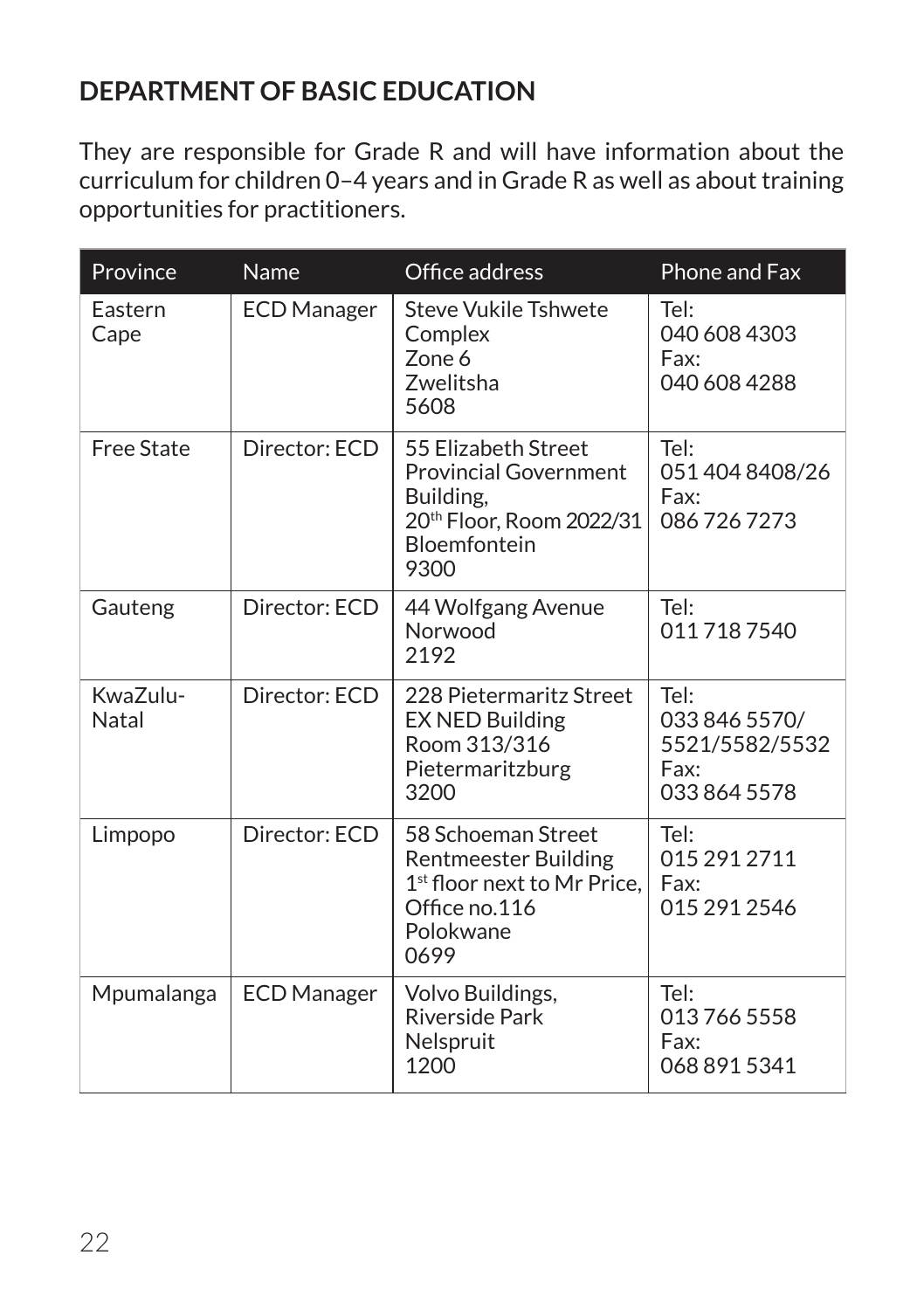| Province         | <b>Name</b>   | Office address                                                                             | Phone and Fax                                     |
|------------------|---------------|--------------------------------------------------------------------------------------------|---------------------------------------------------|
| Northern<br>Cape | Director: ECD | 156 Barclay Road<br>Life Skills Block<br>Homestead<br>Kimberley<br>8301                    | Tel:<br>0538396391<br>Fax:<br>086 512 0238        |
| North West       | Director: ECD | Old Mmabatho High<br>Hostel<br>Dr Albert Luthuli Drive<br>Mmabatho<br>2735                 | Tel:<br>018 388 1664<br>Fax:<br>018 384 0221      |
| Western<br>Cape  | Director: ECD | Golden Acre, Adderley<br>Street<br>Room 18:29, 8 <sup>th</sup> Floor,<br>Cape Town<br>8000 | Tel:<br>0214672584<br>Fax:<br>0214679385/<br>9369 |

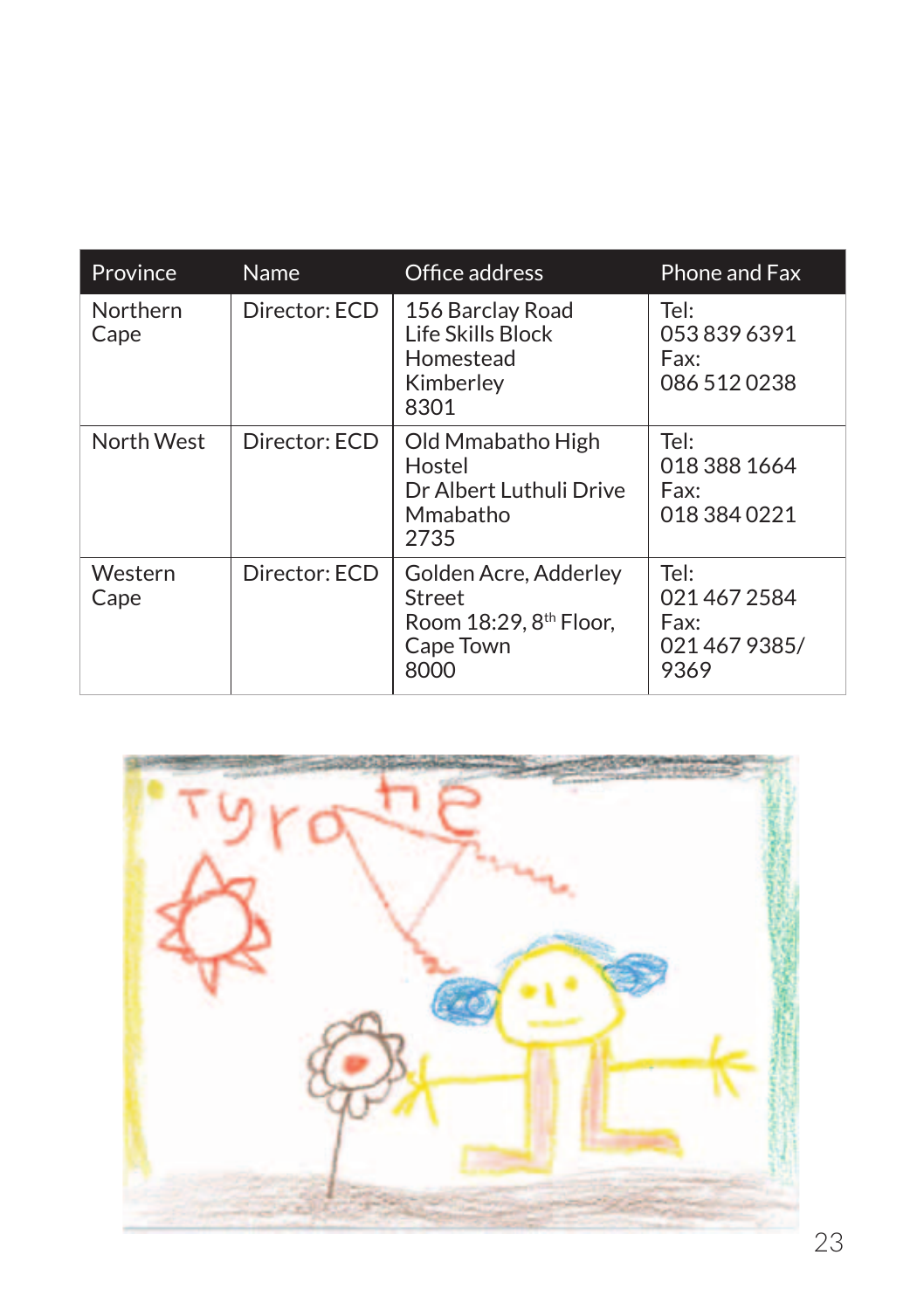#### **ETDP SETA**

Can provide information about training opportunities for ECD educators/ practitioners and information about accredited ECD providers including NGOs, Public FET Colleges and Private Providers.

| Office             | <b>Address</b>                                                                                         | Phone and Fax                                                                      |
|--------------------|--------------------------------------------------------------------------------------------------------|------------------------------------------------------------------------------------|
| <b>Head Office</b> | 24 Johnson Road<br>Riverwoods Office Park<br>Bedfordview<br>Johannesburg<br>2007                       | Tel: (011) 372 3300<br>Fax: (011) 453 5379<br><b>TOLL Free No:</b><br>0800 ETDP 73 |
| Eastern Cape       | 77 Oxford Street<br>4th Floor<br><b>Standard Bank Building</b><br>East London<br>5200                  | Tel: (043) 722 0234<br>Fax: (043) 722 0297                                         |
| <b>Free State</b>  | 163 Nelson Mandela Drive<br>Sanlam Building<br><b>Bloemfontein</b><br>9300                             | Tel: (051) 430 5072<br>Fax: (051) 430 5080                                         |
| Gauteng            | 33 Hoofed Street<br>Office 01B<br>Forum 01<br><b>JHB Brampark Forum</b><br><b>Braamfontein</b><br>2001 | Tel: (011) 403 1301/2/3/6<br>Fax: (086) 614 8781                                   |
| KwaZulu-Natal      | 333 Smith Street<br>(Antone Lembede Street)<br>Durban Bay House<br>12th Floor, Suite 1203<br>Durban    | Tel: (031) 304 5930/2<br>Fax: (031) 301 9313                                       |
| Limpopo            | 29 Hans van Rensburg Street<br><b>Kwane Chambers</b><br>Office No: 01<br>Polokwane<br>0700             | Tel: (015) 295 9303<br>Fax: (015) 295 9301                                         |
| Mpumalanga         | <b>Streak Office Park</b><br>Office 2, Block B, 1st Floor<br>6 Streak Street<br>Nelspruit<br>1201      | Tel: (087) 700 8113<br>Fax: (013) 752 2917                                         |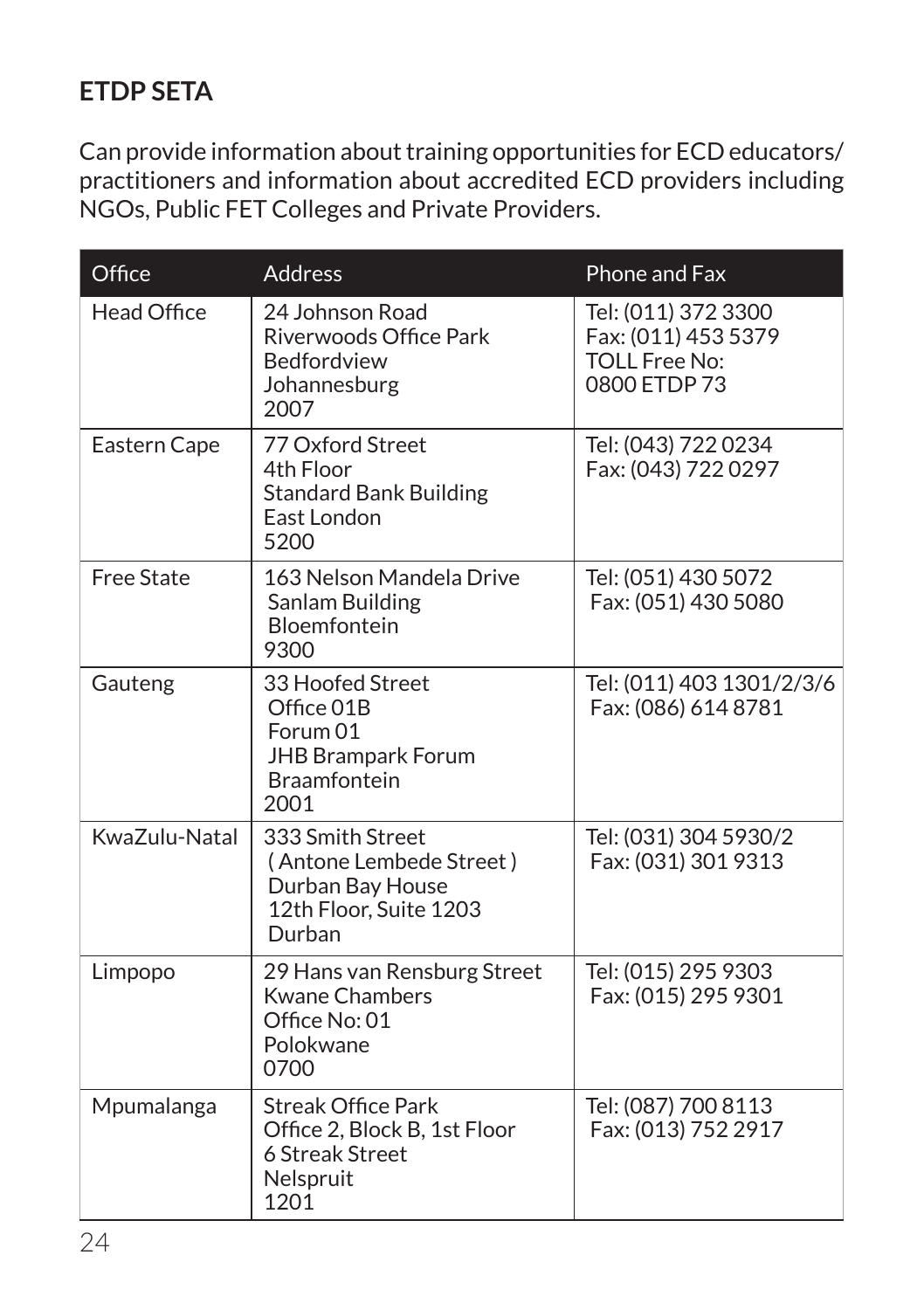| Office              | <b>Address</b>                                                                             | Phone and Fax                                  |
|---------------------|--------------------------------------------------------------------------------------------|------------------------------------------------|
| Northern Cape       | 6A Long Street<br>Bobby's Walk Building<br>Kimberley<br>8300                               | Tel: (053) 832 0051 / 2<br>Fax: (053) 832 0047 |
| North West          | 78 Retief<br>Cnr Peter Mokaba Street<br>Sparkling Office Park<br>Potchefstroom<br>2531     | Tel: (018) 294 5280<br>Fax: (018) 294 5719     |
| <b>Western Cape</b> | 2 Old Paarl Road<br>Sunbel Building<br>Office 205, Second Floor<br><b>Belville</b><br>7535 | Tel: (021) 946 4022<br>Fax: (021) 946 4043     |

#### **ECD Worker Benefit Scheme and Support for ECD Educator/ Practitioner Issues**

| <b>SA Congress</b><br>for ECD | 17 Lewis Street<br>Riverdale Pretoria<br>0002 | Office:<br>+27(0)12 321 5154/5/6<br>Fax:<br>086 543 5996<br>Email:<br>saulleonard@yahoo.com<br>Email:<br>congress@global.co.za |
|-------------------------------|-----------------------------------------------|--------------------------------------------------------------------------------------------------------------------------------|
|-------------------------------|-----------------------------------------------|--------------------------------------------------------------------------------------------------------------------------------|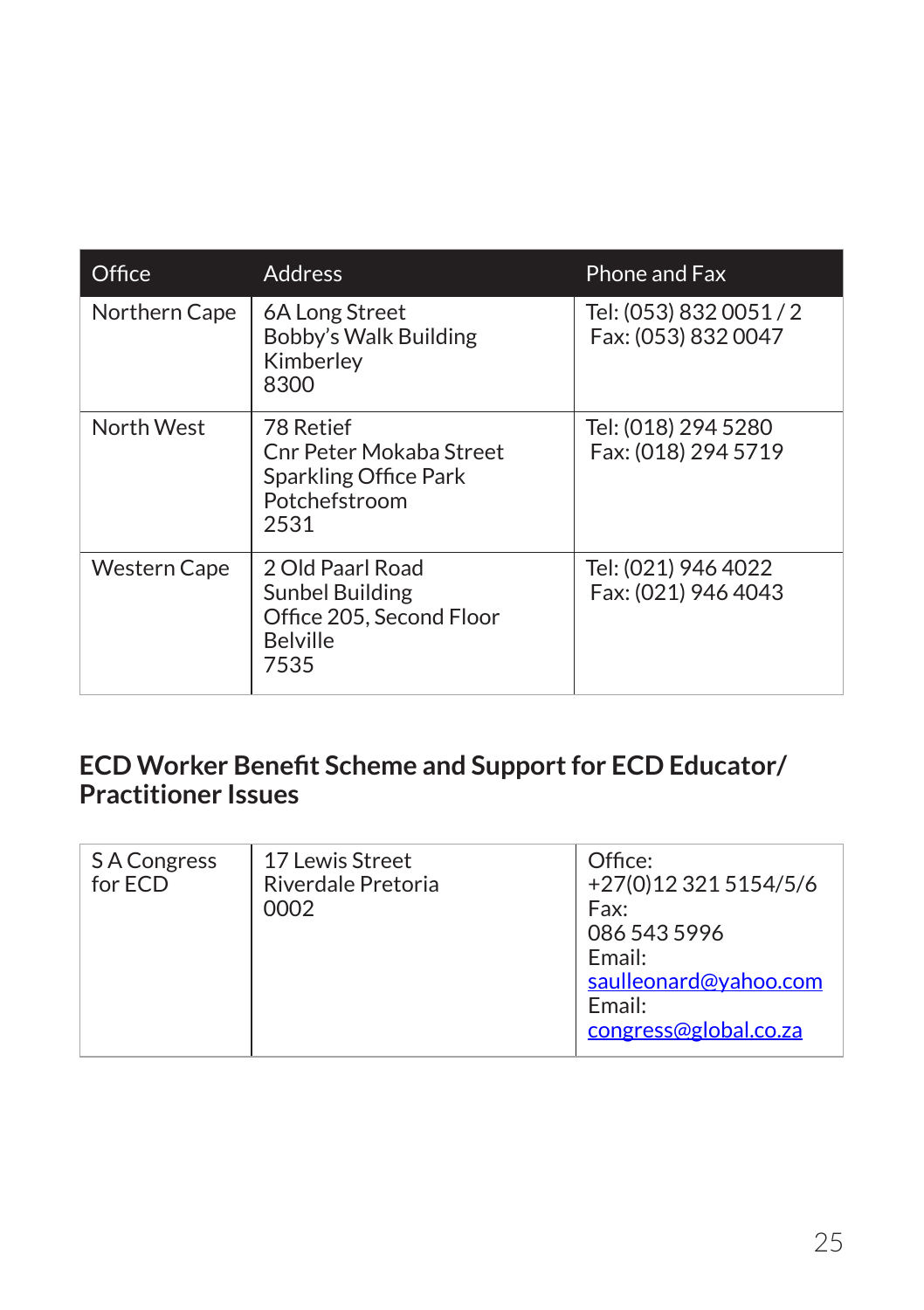#### **ECD Non-Profit Resource and Training Organisations**

The following are national and provincial networks and will be able to put you in touch with ECD Resource and Training Organisations in your area.

| Organisation                                                                                                                    | <b>Address</b>                                                                                                                                                                        | Phone and Fax                                                                            |
|---------------------------------------------------------------------------------------------------------------------------------|---------------------------------------------------------------------------------------------------------------------------------------------------------------------------------------|------------------------------------------------------------------------------------------|
| <b>National ECD Alliance</b><br>(NECDA)                                                                                         | Chairperson: Eric Atmore<br>P.O. Box 4428<br>Clareinch<br>7740                                                                                                                        | Tel: 021 6832420<br>Fax: 021 6835838<br>cecd@iafrica.com                                 |
| KwaZulu-Natal<br><b>Provincial Advisory</b><br><b>Council for Children</b><br><b>ECD Technical</b><br><b>Committee Director</b> | <b>KPACC Chairperson:</b><br>Mari van der Merwe<br>19 Hopson Avenue<br>Durban<br>4001                                                                                                 | Tel: 031 2029231<br>Fax: 086 620 1639<br>Cell: 081 270 7603                              |
| Association of<br>Limpopo ECD<br><b>Resource and Training</b><br>NGOs (ALERT)                                                   | Co-ordinator: Denise<br><b>Tooley</b><br>Golang Kulani Early<br>Learning Centre<br>House No. 185<br><b>Thambo Street</b><br>Section A<br>Nkowankowa<br>PO Box 2919<br>Tzaneen<br>0850 | Tel: 015 303 3258<br>golangkulani@gmail.com<br>denise@tooley.co.za<br>Cell: 083 980 8433 |
| Network of Eastern<br><b>Cape Training</b><br>Agencies (NECTA)                                                                  | Chairperson:<br>Lucy O Keeffe<br>Angus Gillis Foundation,<br><b>P.O. Box 448</b><br>Grahamstown<br>6139                                                                               | Tel: 046 622 7896 or<br>0714833194                                                       |
| <b>Western Cape ECD</b><br>Service Provider<br>Forum                                                                            | Early Childhood<br>Development Programme<br>Department of Social<br>Development<br><b>Western Cape</b><br>Government<br>14 Queen Victoria Street,<br>Union House, Cape Town,<br>8000  | Tel: 021 483 4238<br>Fax: 021 483 4481<br>Nomzi.Bukani@<br>westerncape.gov.za            |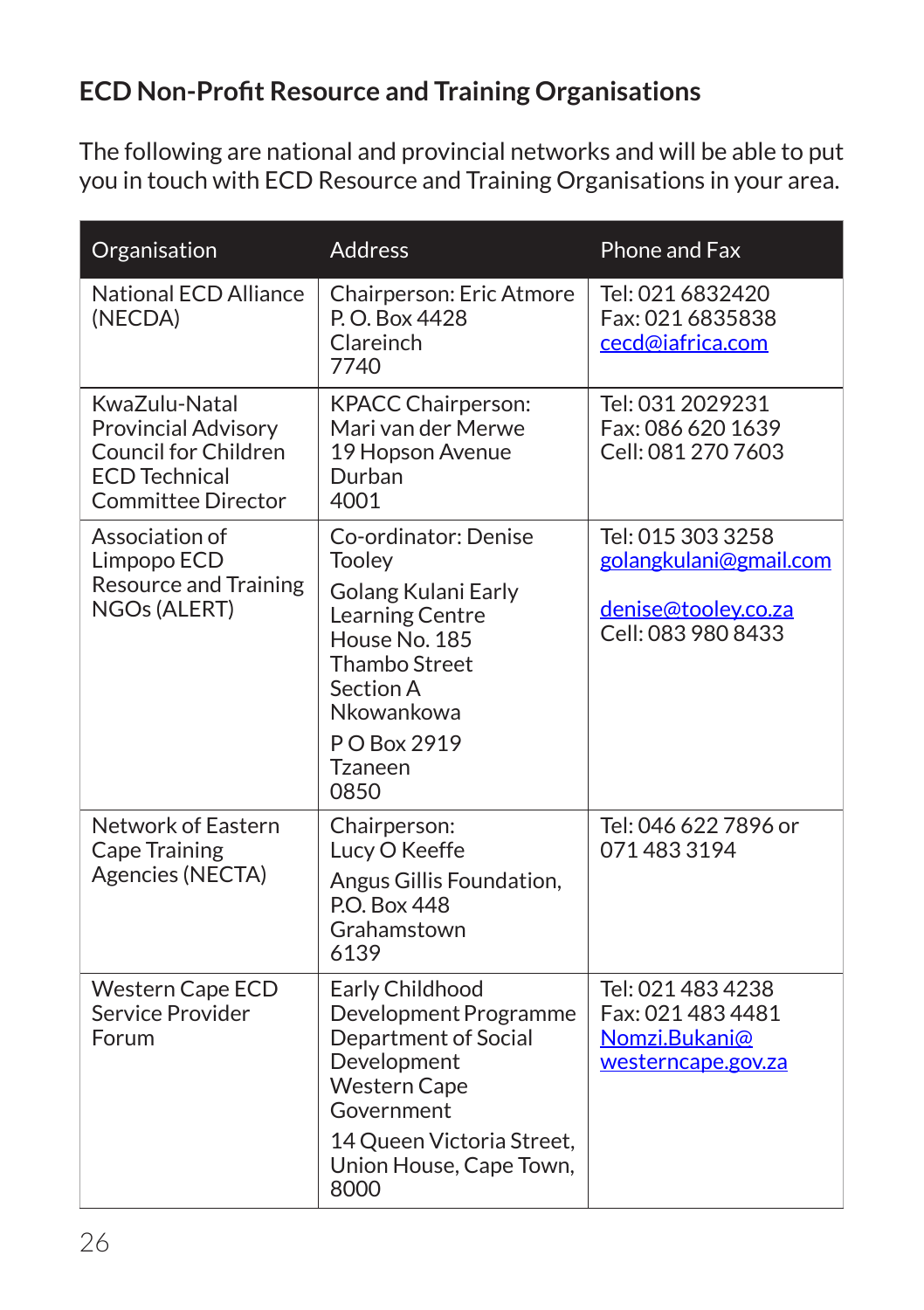| Organisation                                           | <b>Address</b>                                                              | <b>Phone and Fax</b>                                         |
|--------------------------------------------------------|-----------------------------------------------------------------------------|--------------------------------------------------------------|
| <b>Ntataise Network</b><br>(members in 7<br>provinces) | Huntersvlei Farm,<br>Viljoenskroon, 9520<br>PO Box 41 Viljoenskroon<br>9520 | ecd@ntataise.co.za<br>Tel: 056 343 2331<br>Fax: 056 343 1318 |

### **Resources**

#### **For Parents**

Department of Education and UNICEF South Africa: Early Learning and Development Ideas for Parents and Caregivers, accessible at www.unicef.org/southafrica/resources\_8117

Department of Social Development and UNICEF 2008 Parental/ primary caregiver capacity building training package, accessible at www.unicef.org/southafrica/resources 8113. (This contains handouts and annexures with useful information for parents).

Department of Social Development (2007) Guidelines for Early Childhood Development Services, accessible at www.unicef.org/southafrica/resources\_8108.html

UNICEF Facts for Life: Child Development and Early Learning, accessible at www.factsforlifeglobal.org

Provincial and local ECD NPOs often have resources for parents/ caregivers of young children. Contact your provincial ECD forum.